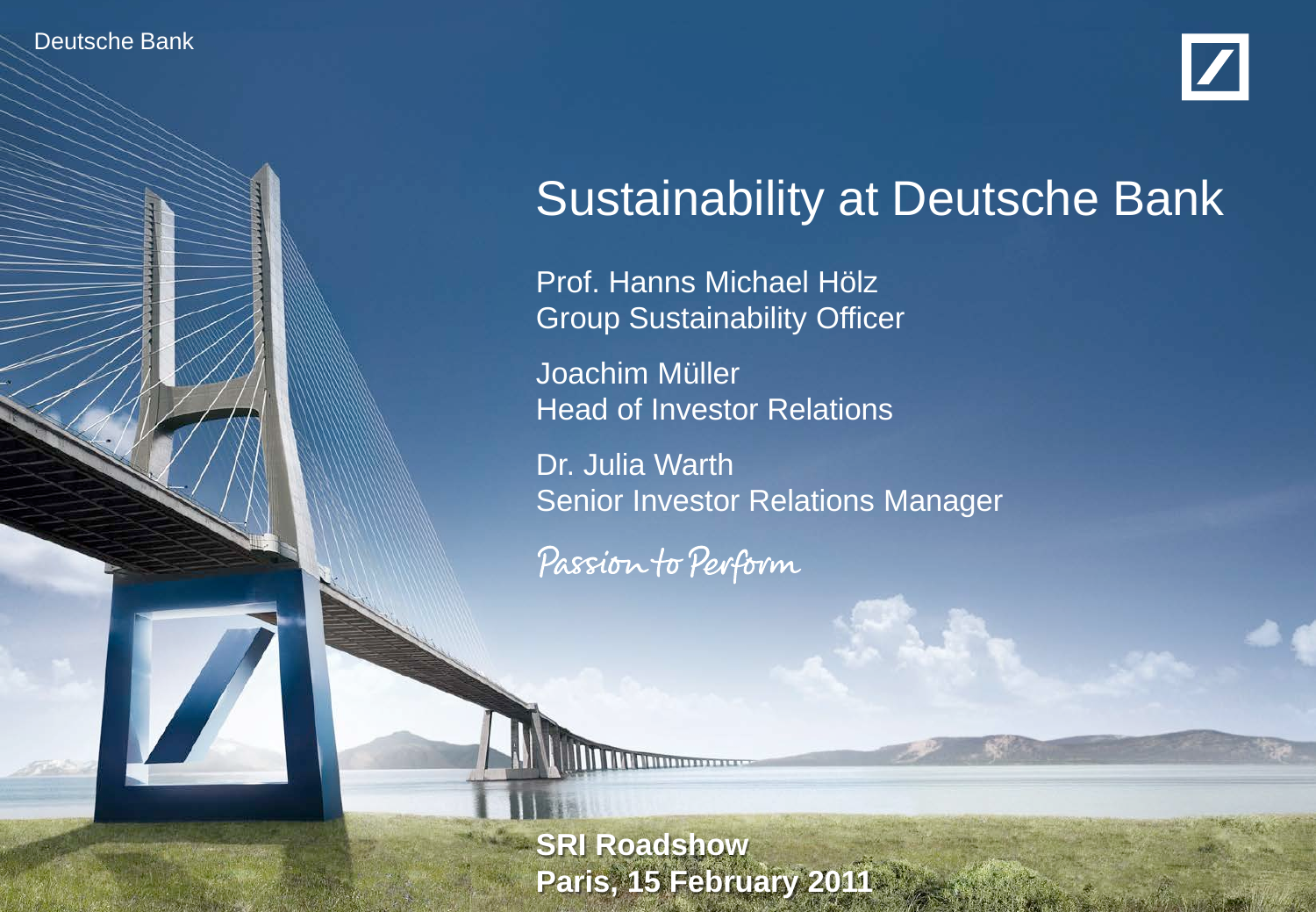



# **1 Core aspects of Deutsche Bank's sustainability strategy**

- 2 Environmental aspects
- 3 Social aspects
- 4 Governance aspects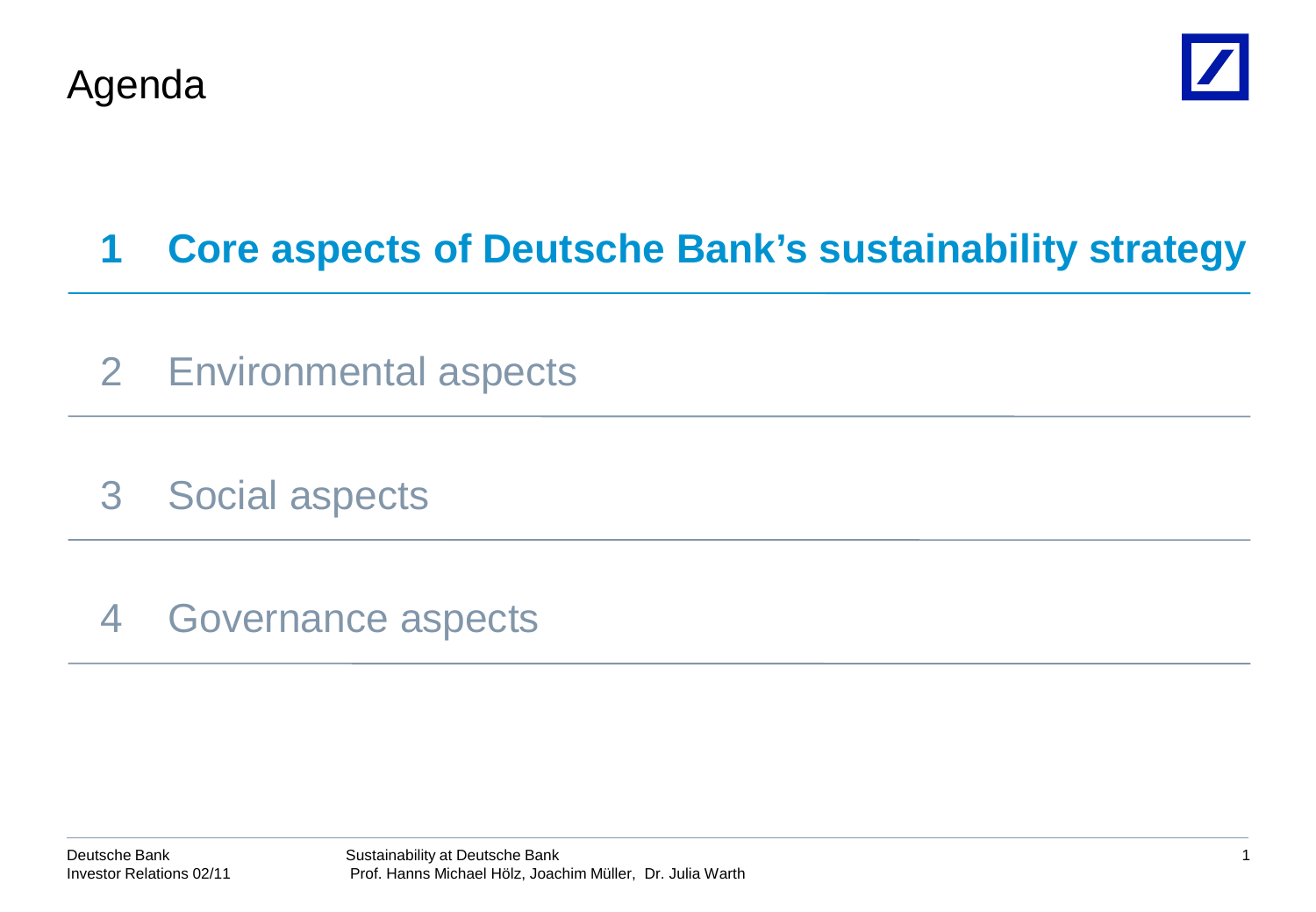# Key accomplishments



| Further implementation of our climate strategy<br>Reduction of Deutsche Bank's carbon emissions by approximately 60 % compared to the 2007<br>baseline figures (offsets included)<br>Further development of sustainable funds and thematic funds of DWS Investments and<br>DB Advisors with a total of EUR 2.8 bn of invested assets at the end of 2010<br>Named "Best Renewable Energy Finance House 2010 - Europe" based on a reader survey by<br><b>Environmental Finance and Carbon Finance magazine</b> |
|--------------------------------------------------------------------------------------------------------------------------------------------------------------------------------------------------------------------------------------------------------------------------------------------------------------------------------------------------------------------------------------------------------------------------------------------------------------------------------------------------------------|
| Fostering of gender diversity by grooming female candidates for executive positions within the<br>bank<br>Launch of the "Accomplished Top Leaders Advancement Strategy" ("ATLAS")<br>Further development of Deutsche Bank's leadership in the microfinance industry<br>Launch of FINCA Microfinance Fund in 2009<br>Launch of e-learning tool on sustainability available for all Deutsche Bank employees                                                                                                    |
| Reward governance structure further enhanced<br>Expansion of Deutsche Bank's risk management framework<br>Inclusion of a focus on risks associated with transactions in carbon-intensive industries<br>("green filter"-statement)<br>Regional alignment of our sustainability management system with the ISO 14001 standard<br>Certification of our Italian and Japanese locations in 2010                                                                                                                   |
|                                                                                                                                                                                                                                                                                                                                                                                                                                                                                                              |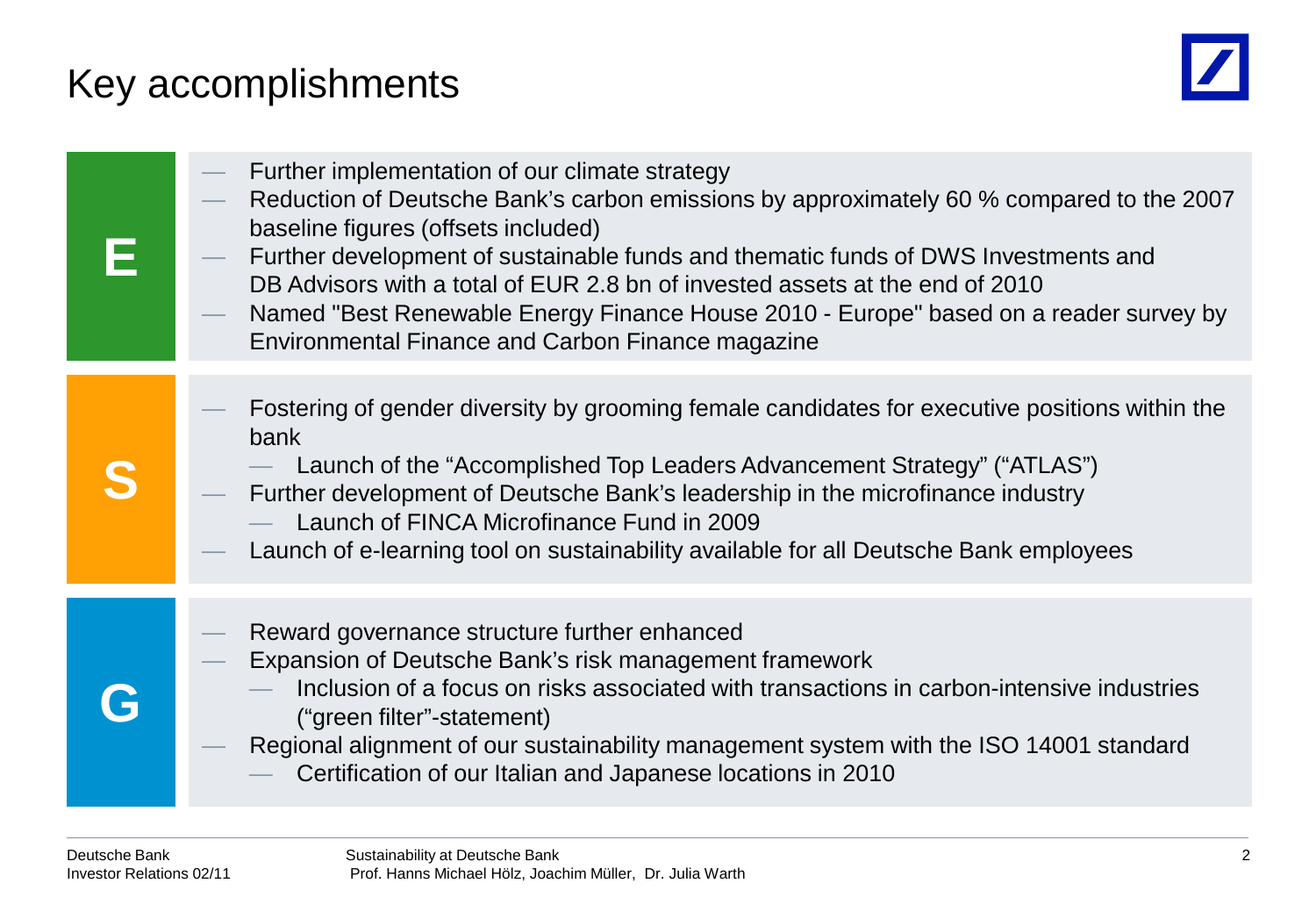# Governance of Deutsche Bank's sustainability management Certified under ISO 14001



reporting lines; flow of information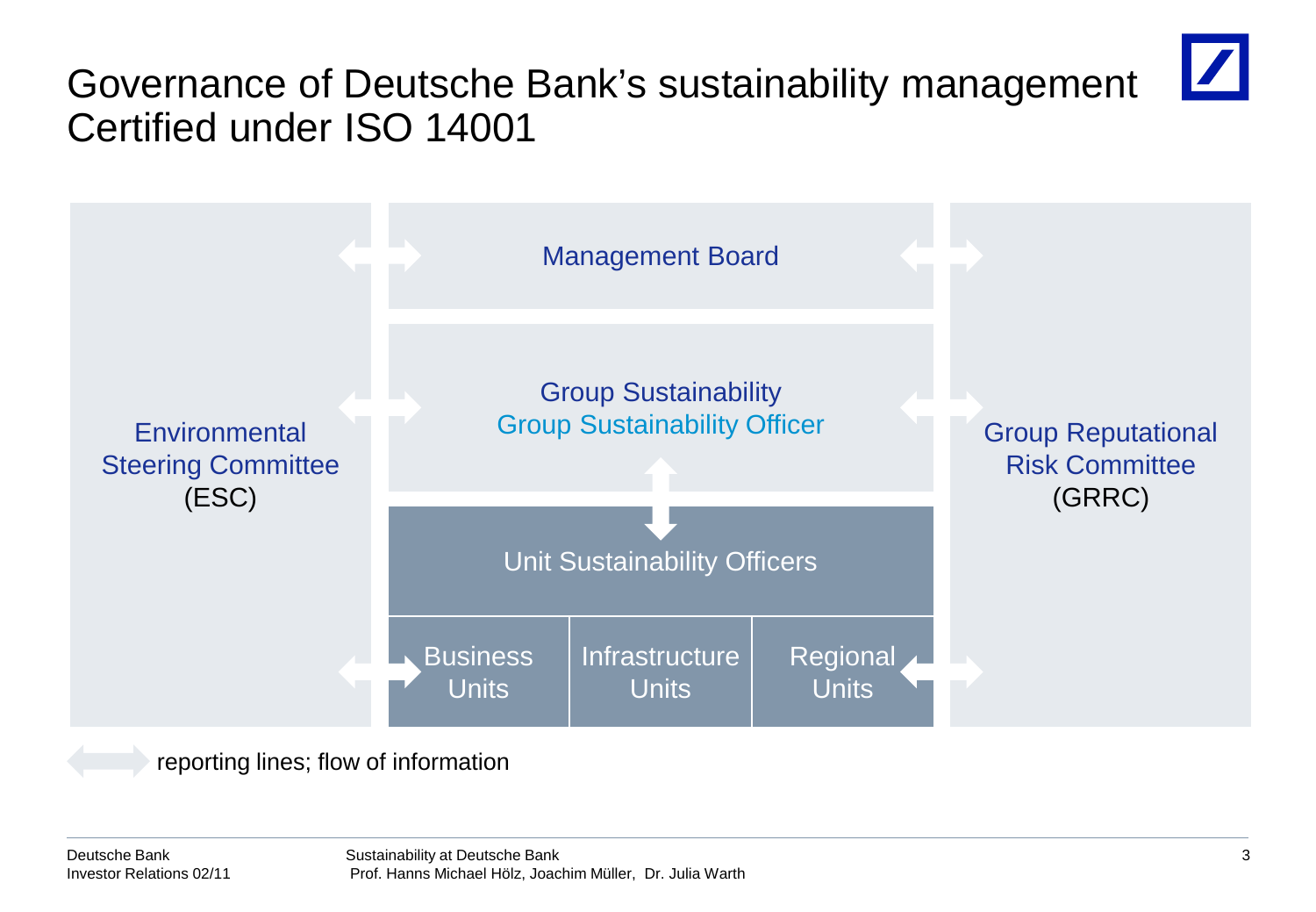# Holistic risk management approach





#### Our commitment to international standards is an integral part of our internal policy framework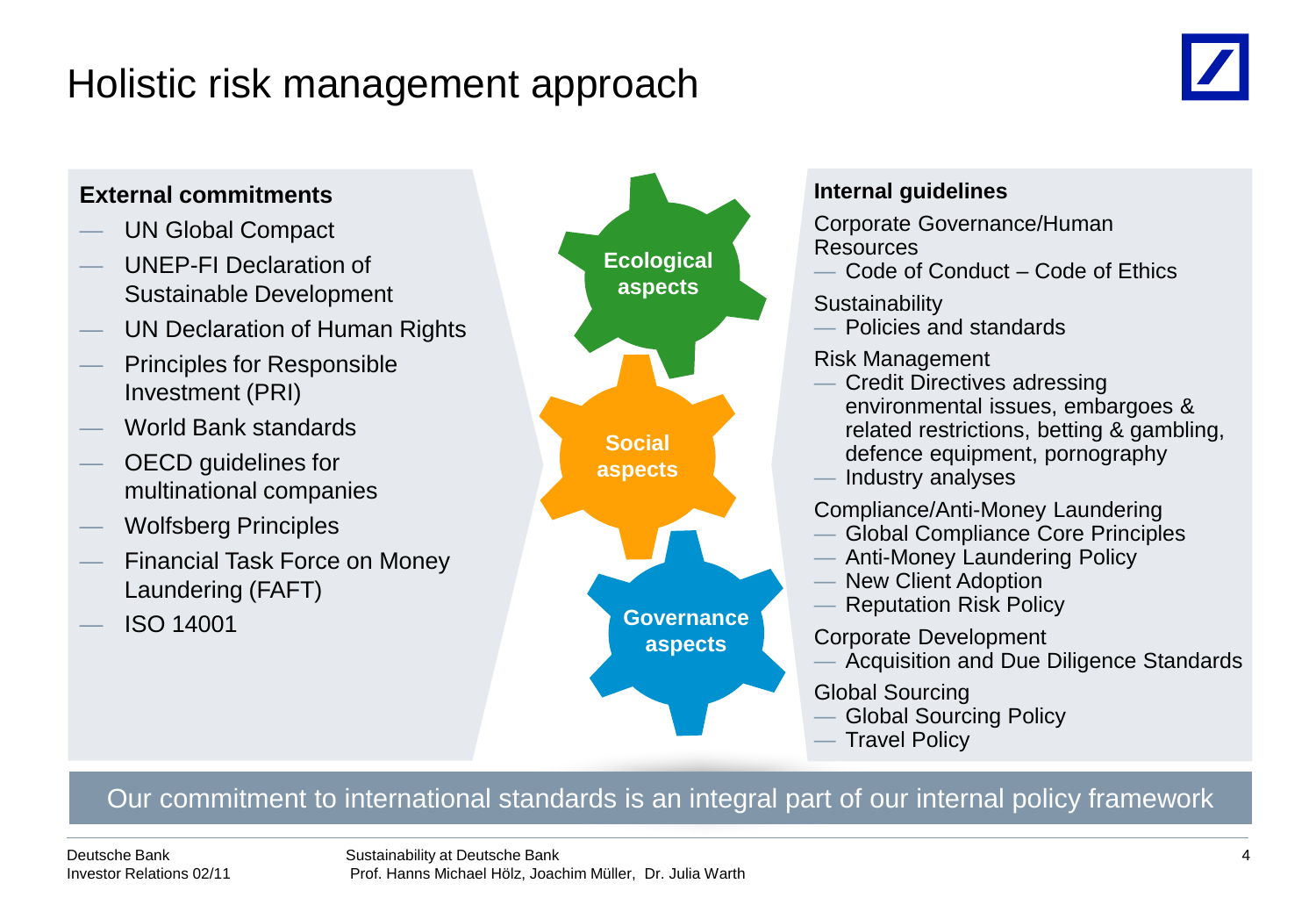# Reputational risk escalation process



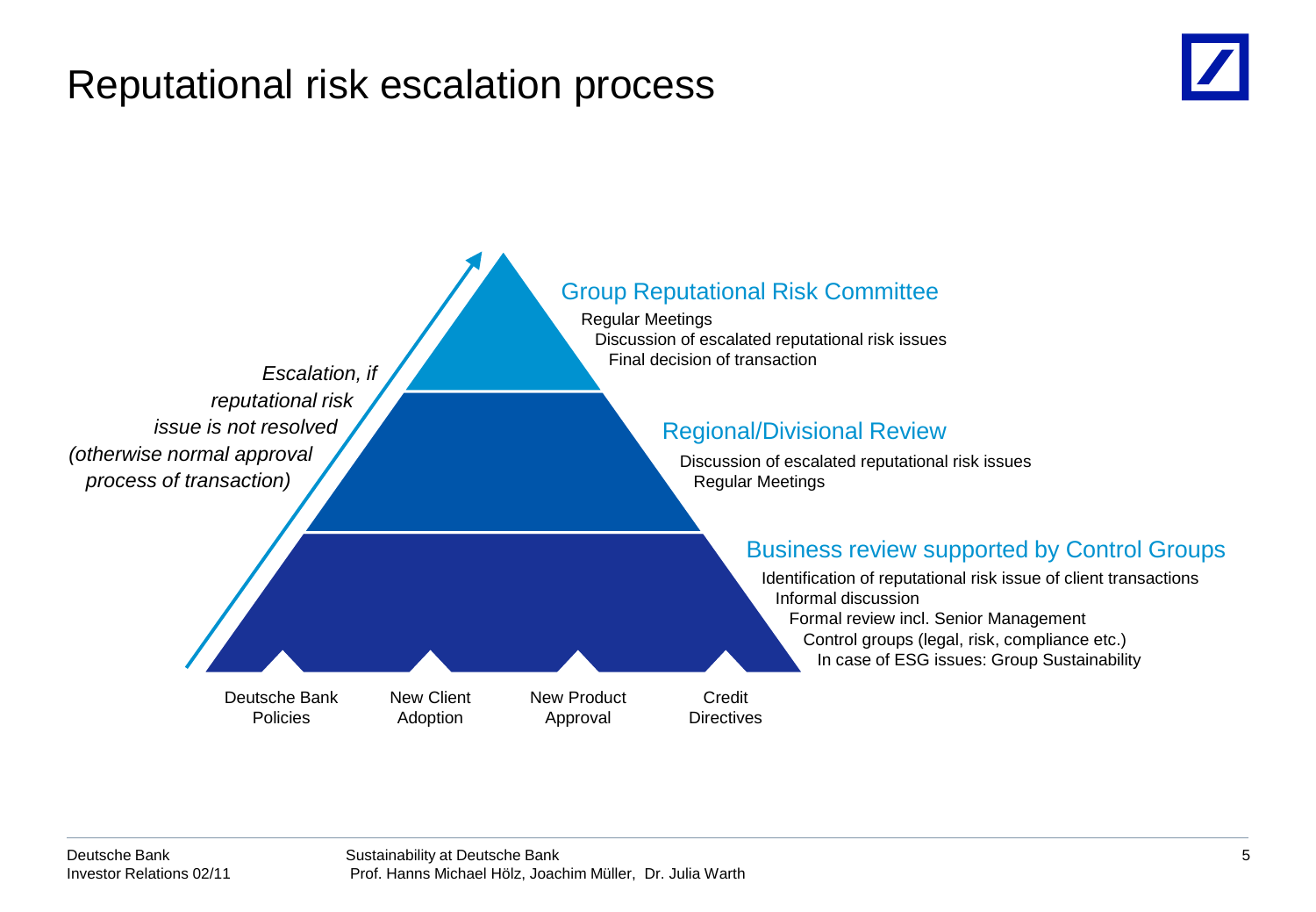# Credit Directives – core principles for our banking business





#### Defence equipment

"We will not consider any involvement in transactions connected with specific types of weapons, in particular antipersonnel landmines, cluster bombs or ABC weapons."…



#### Pornography/"Red Light Area"

"Deutsche Bank will not enter into business relationships with counterparts belonging or being close to the pornographic sector or adjacent areas (red light area)."…



#### Betting & gambling industry

"We specifically do not want to be connected to counterparties within this industry which show signs of proximity to problematic areas (e.g. red light sphere) or which are prone to serve as basis for illegal activities, as for example the handling of cash entails the possibility of money laundering."...



#### Environmental issues

"Deutsche Bank regards the responsible treatment of the environment as an integral part of its corporate identity. […] In addition to complying with the legal provisions relating to environmental protection, we undertake to protect natural resources such as air, water, and soil. […] We will not finance certain globally banned products, e.g. CFC, asbestos."…



#### Embargos & related restrictions

"All European embargoes apply to the entire Deutsche Bank Group. In addition, local regulations that go beyond the restrictions introduced by the EC have to be followed by those directly affected thereby."....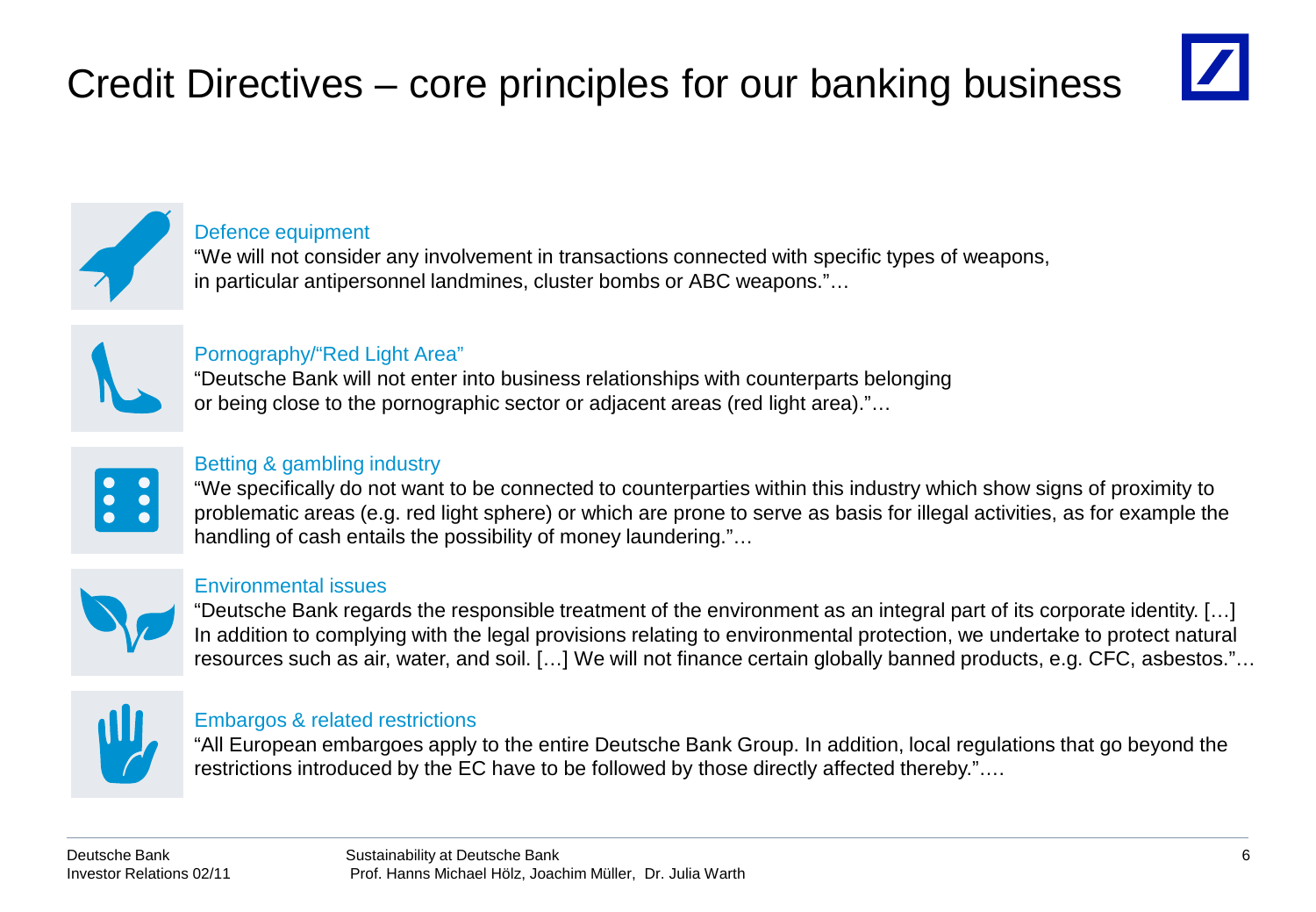# "Green Filter" – special focus on carbon intensive industries



# Green Filter Question – part of the Reputational risk management program policy

Does the transaction relate to activity which may be described as harmful to the environment?

Is the transaction consistent with the Bank's aspiration to be a leader in the transition to a low-carbon society?

Is the transaction consistent with the Bank's intention to contribute to greater carbon efficiency – accepting that in some circumstances it will still be necessary to finance carbon intensive industries as the transition to a low carbon society?

Does the risk extension facilitate a commercial business activity that increases the "carbon footprint" of a counterparty active in the areas of coal, forestry, agriculture, mining, cement or chemicals sector?

Are the economics of the transaction likely to be materially affected if anticipated changes to the regulation of greenhouse gases are introduced?

Deutsche Bank's climate strategy is the foundation of the "Green Filter"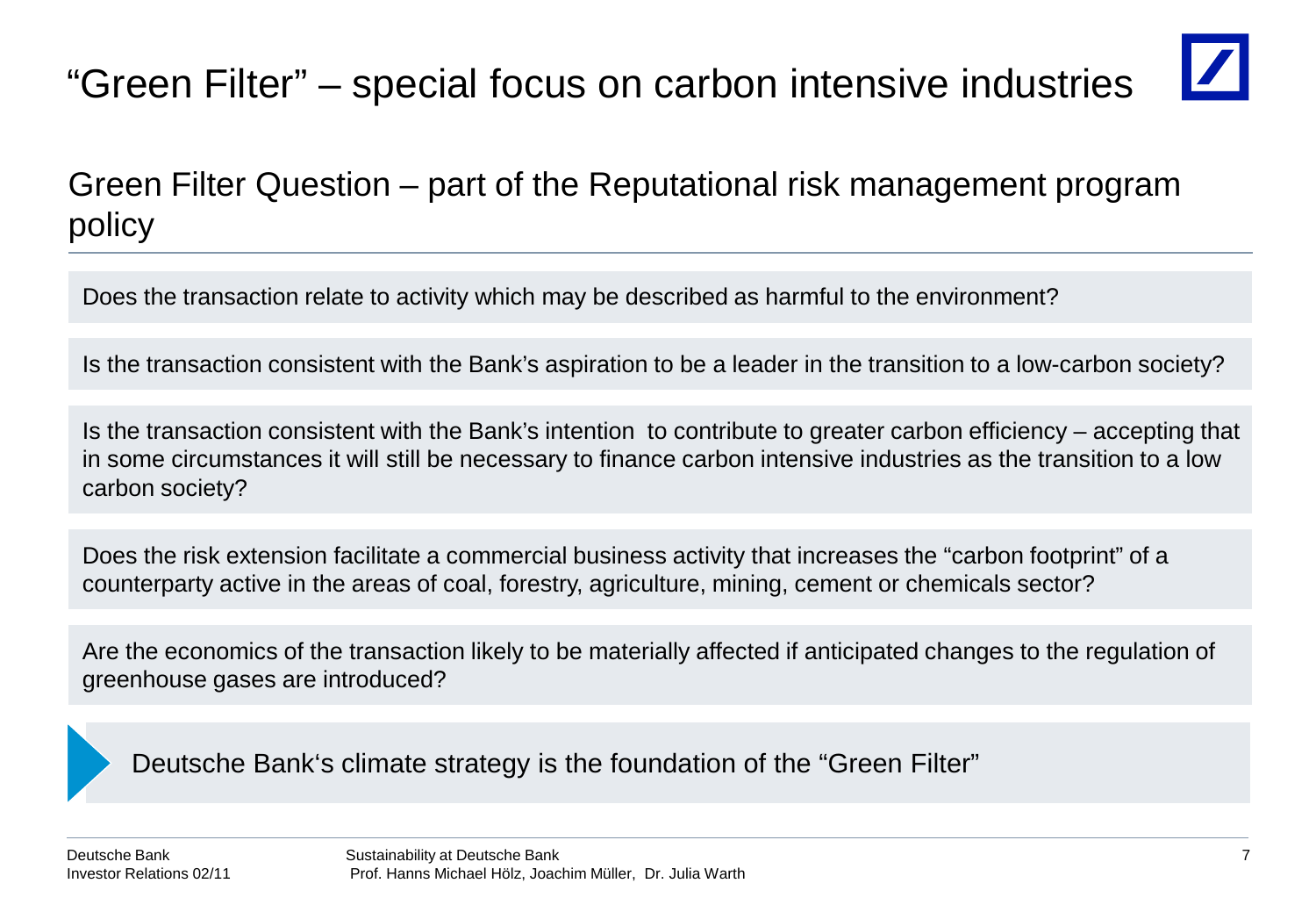# DWS ESG Policies



- DWS principals for engagement, controversial investments and extended due diligence
- Based on global norms, e.g.
	- UN Global Compact Principles
	- OECD Guidelines for Multinational Companies
- Engagement process:
	- Dialogue with company
	- Public dialogue
	- Possible exclusion, if no improvements mid- to long term
- Extended due diligence:
	- Serious offense against international ESG standards and/or law
	- Unsuccessful engagement beforehand
- Integration in proprietary systems
- Monitoring by internal processes

8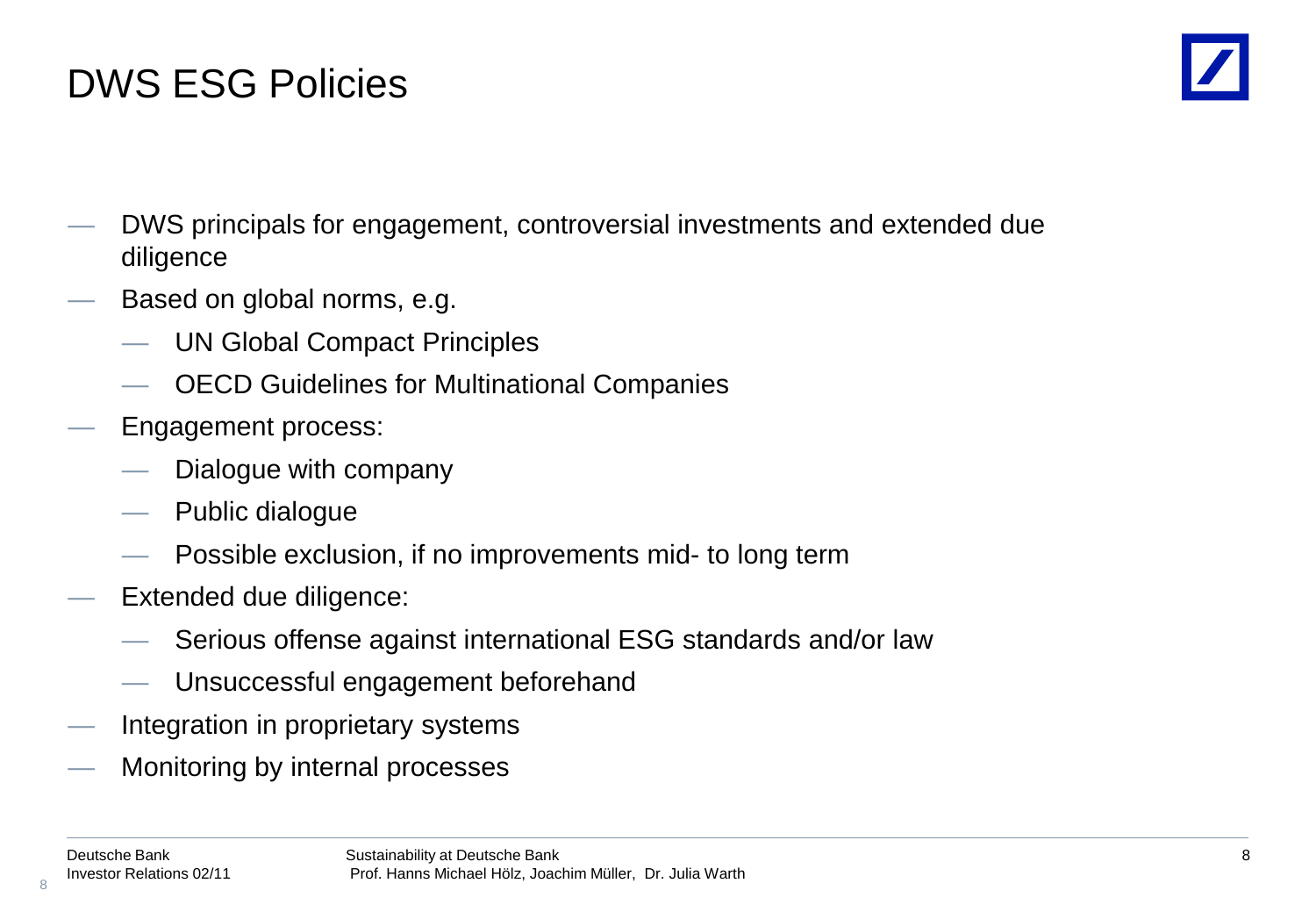



# 1 Core aspects of Deutsche Bank's sustainability strategy

# **2 Environmental aspects**

3 Social aspects

# 4 Governance aspects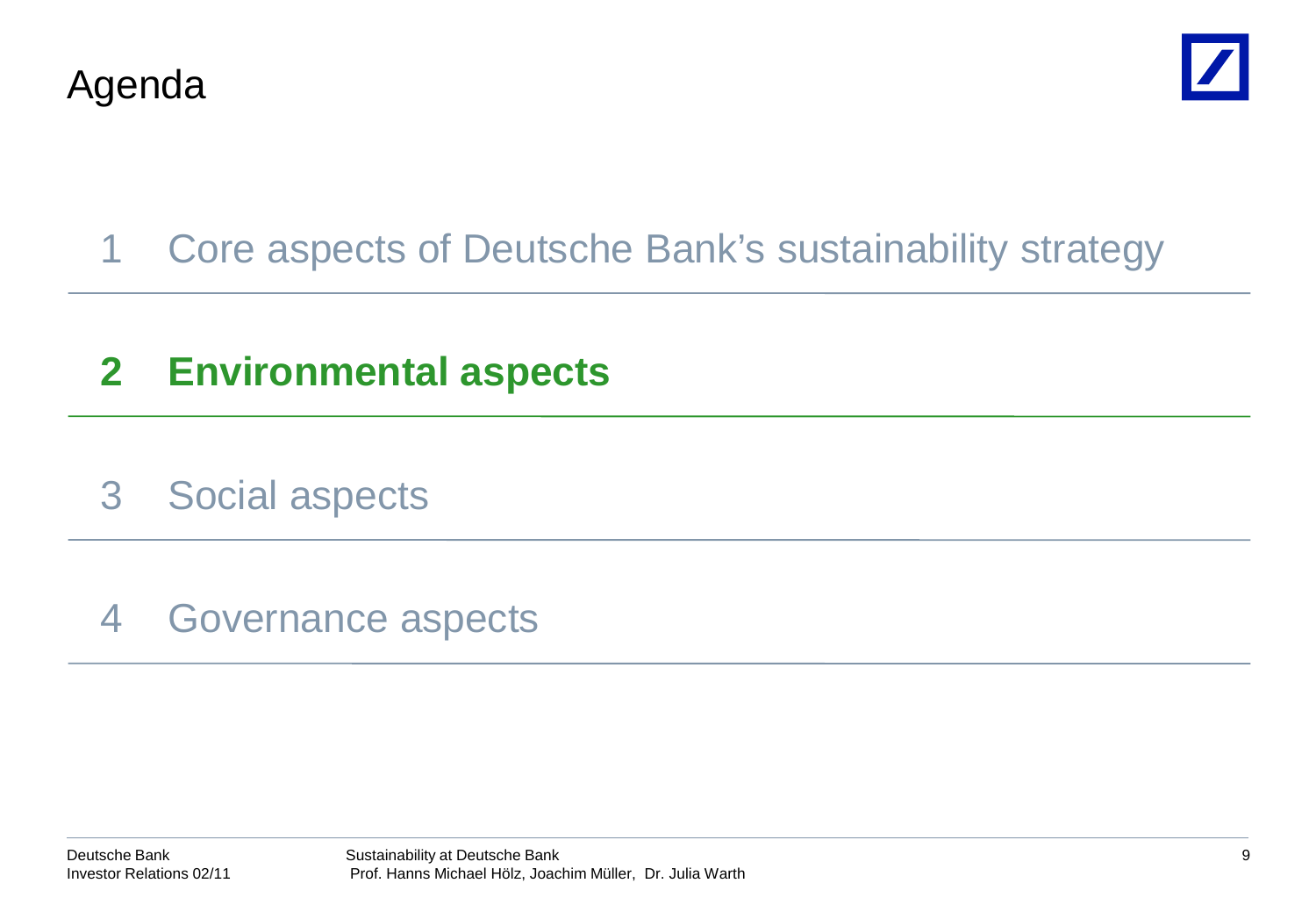# Deutsche Bank's climate strategy Fields of activity within our climate strategy



- Green technology/renewables
- Energy efficiency in buildings
- Emissions trading
- Infrastructure for natural resources
- Support of innovative projects (e.g. "Power from the desert")
- Principal investments (e.g. private equity, asset management activities, corporate investments, M&A deals)



### Financial Intermediary Eco Efficiency Manager Climate Ambassador

- Energy efficiency in buildings
- Eco-efficient IT
- Use of renewable energies
- Neutralization of inevitable emissions through strictly regulated certificates
- Climate neutrality of our global business operations from 2013 onwards



- Informing clients and the general public (website "Banking on Green", DB Research, mandates)
- Proactive dialog with decision makers and regulators
- Raising awareness among our employees (e.g. Intranet platform "A Passion for the Planet")
- Communication with shareholders and investors
- Supporting innovative projects (e.g. Solar Impulse)

**E S G**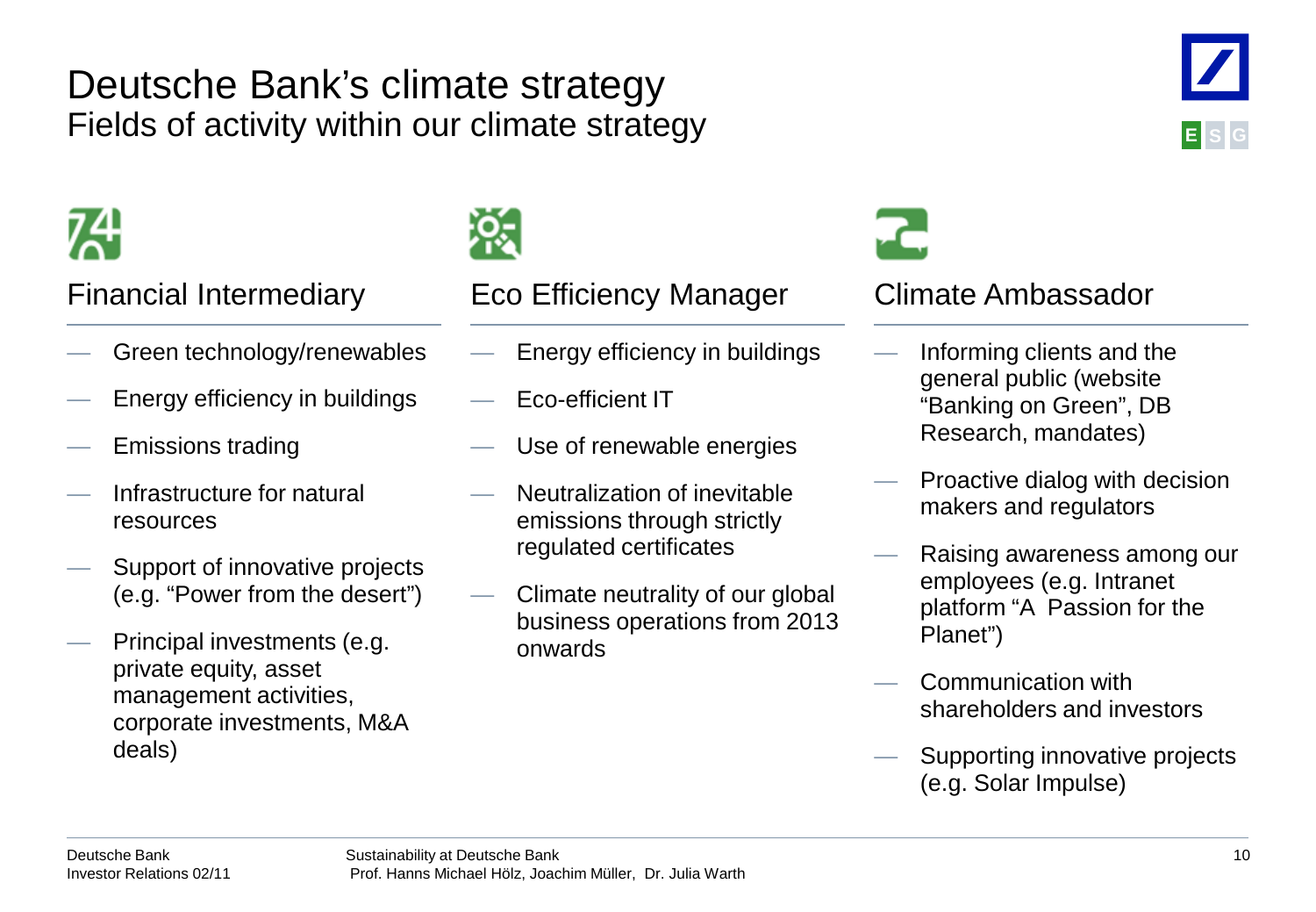

# Products to combat climate change

| <b>Description</b>                                                       | <b>Results - Examples</b>                                                                                                                                                                                                                                                                                                                                                                                                                                                                                                                                         |  |
|--------------------------------------------------------------------------|-------------------------------------------------------------------------------------------------------------------------------------------------------------------------------------------------------------------------------------------------------------------------------------------------------------------------------------------------------------------------------------------------------------------------------------------------------------------------------------------------------------------------------------------------------------------|--|
| <b>Sustainability-oriented funds</b><br><b>issued by DWS/DB Advisors</b> | Invested assets of EUR 2.8 bn as of 31 Dec 2010<br>Institutional ESG strategies for equities, fixed income and multi asset<br>Institutional Climate Change / Environmental strategies for fixed income and private equity<br>—<br>Mutual funds including DWS Invest Responsibility, DWS Climate Change, DWS New<br>Resources,                                                                                                                                                                                                                                     |  |
| Asset management on the basis of<br>sustainable investments by PWM       | Discretionary portfolio management with sustainable investments<br>$\overline{\phantom{0}}$<br>Fund Wilhelm von Finck-Return and Sustainability (launch 2009)<br>Cooperation with oekom research (leading SRI rating agency in Germany)                                                                                                                                                                                                                                                                                                                           |  |
| <b>Investment in renewable</b><br>energies                               | Participated in the financing of and rendered advisory services on 667 MW of onshore and<br>offshore wind parks and 170 MW of solar parks with a total investment volume of EUR 2.4 bn.<br>This included projects in Germany, Spain, Italy, France, Canada and the U.S.<br>Co-developed wind and solar projects with a total capacity of 536 MW, including a 400 MW<br>offshore wind park in the German Baltic Sea<br>Named "Best Renewable Energy Finance House 2010 - Europe" based on a reader survey by<br>Environmental Finance and Carbon Finance magazine. |  |
| <b>Emissions trading</b>                                                 | Origination and purchase of certificates for emissions reduction projects<br>Market leader with involvement in more than 105 CDMs and JI-projects generating more than<br>225 million emission credits by the year 2012<br>Participation in climate funds of the World Bank: Prototype Carbon Fund (PCF) and<br>Umbrella Carbon Facility (UCF)<br>Participation in Forest Carbon Partnership Facility (FCPF) of the World Bank                                                                                                                                    |  |

 $MW = mega$  watt;  $CDM = Clean$  development mechanism;  $JI = Joint implementation$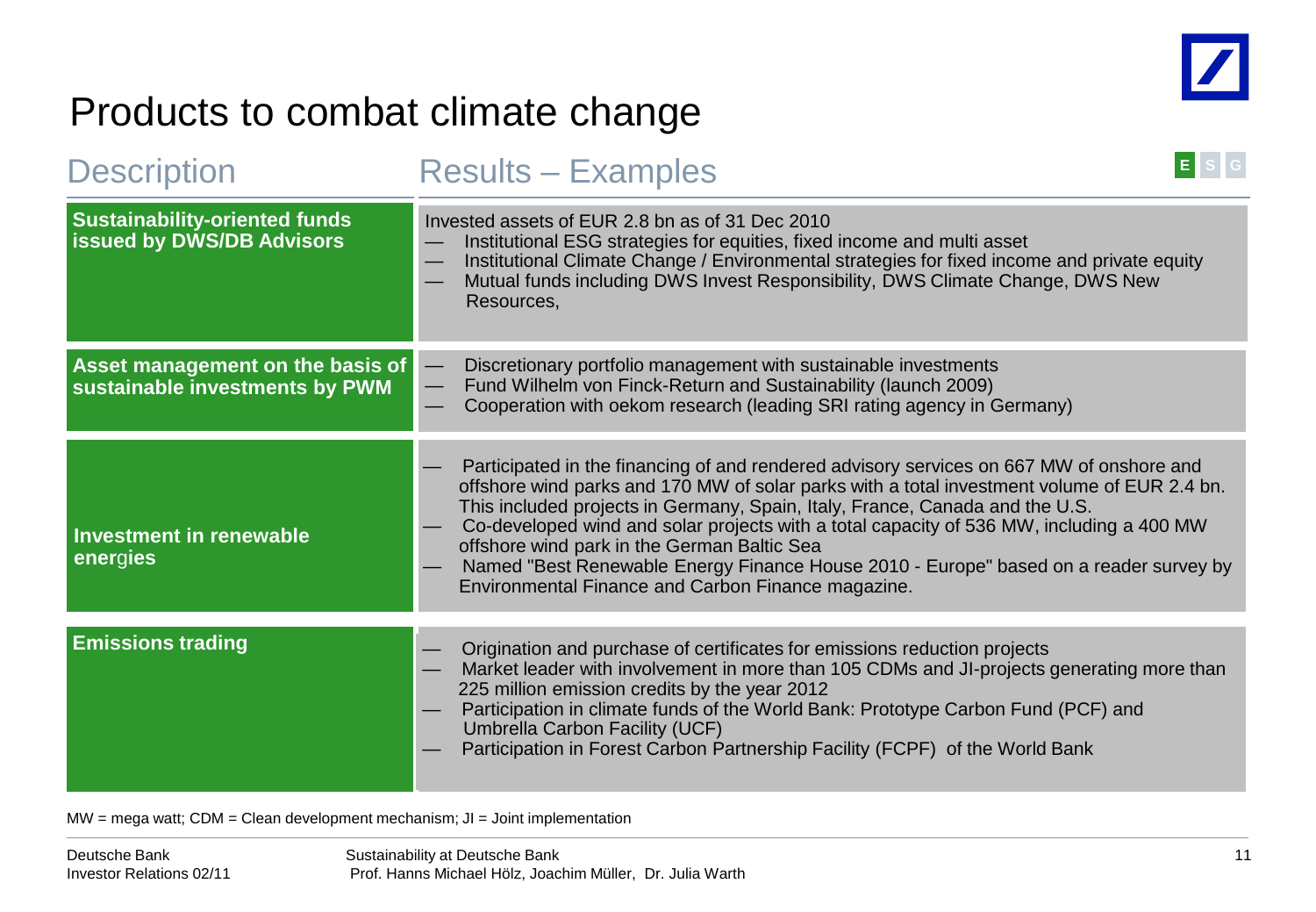# Dii: socio-political engagement in a large scale





# Dii Concept

- Aims at supplying an important share of Continental Europe's total annual electricity demand by 2050 with electricity from clean solar and wind energy sources in MENA region
- Will conduct a study to elaborate a holistic power generation, transmission and storage concept which will optimize:
	- the levelized cost of green electricity delivered to Europe,
	- the impact on the environment,
	- energy safety and security, in addition to political and socio-economic aspects.
- Based on the recommendations of the study Dii plans to implement solar and wind power generation assets, power transmission lines and utilization concepts for existing energy storage systems and/or build new storage systems
- Would require a multi-phased approach
- Deutsche Bank (and all of the other partners) actively support the work of DII by participating in working groups, political talks, presentations ao

#### Desertec Foundation was set up by

- Trans-Mediterranean Renewable Energy Cooperation
- German Association of the Club of Rome
- Royal Highness Prince Hassan of Jordan

DII GmbH

- 12 founding members incl. Desertec Foundation
- more members will be added



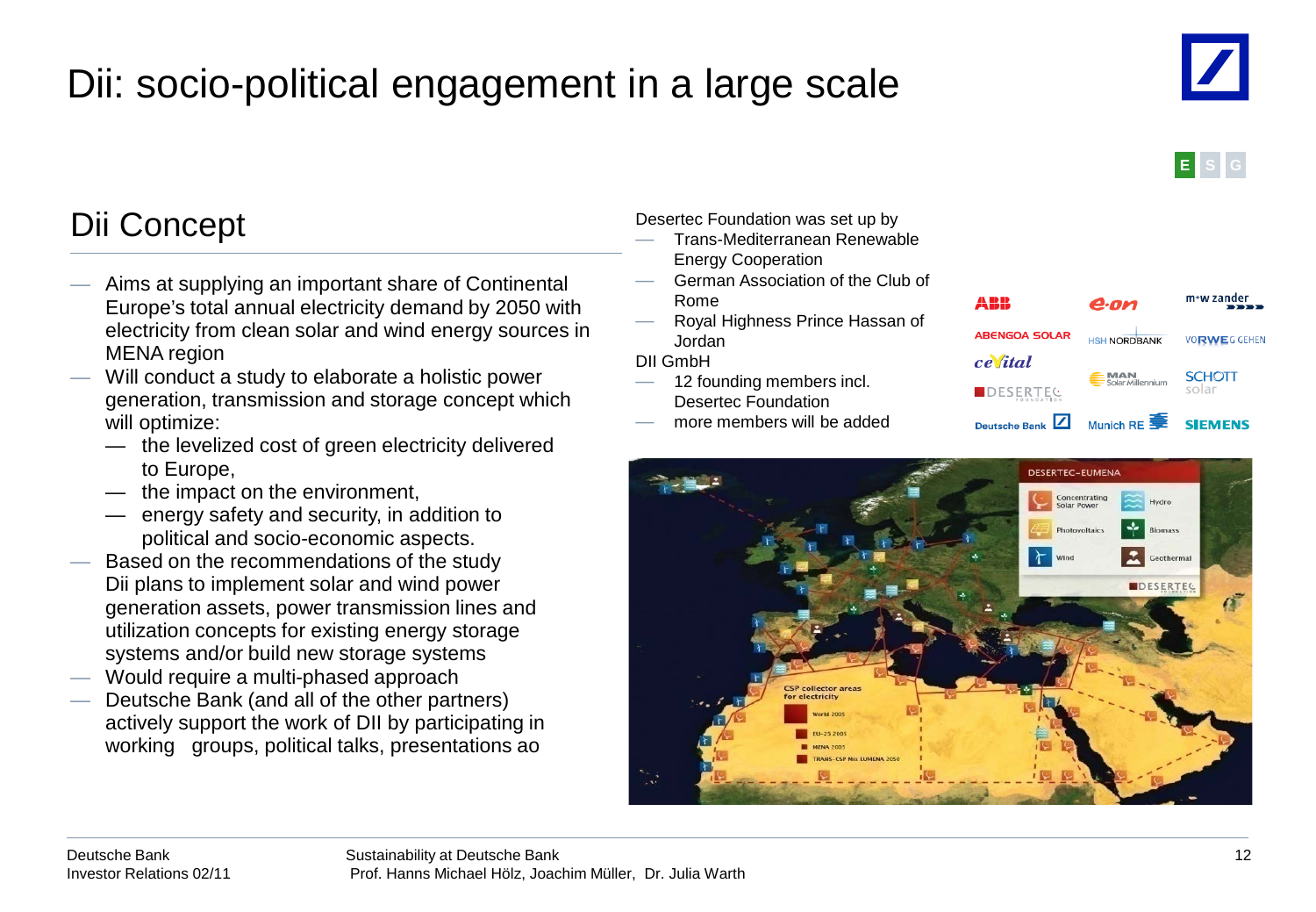# Carbon neutral from 2013 onwards



| <b>Timeline</b>    | Reduction of global carbon footprint by 20 percentage points every year over the next<br>five years (relative to 2007 base year)                                                                                                           |
|--------------------|--------------------------------------------------------------------------------------------------------------------------------------------------------------------------------------------------------------------------------------------|
| <b>Inventory</b>   | Approximately 523,000 tons of CO <sub>2</sub> worldwide<br>Primarily covering emissions associated with energy use, travel, and air conditioning                                                                                           |
| <b>Calculation</b> | Based on methodology of "greenhouse gas protocol"<br>Scope 1: Fossil fuel combustion, refrigerant leakage from cooling equipment<br>Scope 2: Electricity and steam<br>Scope 3: Air business travel/other business travel related emissions |
| <b>Measures</b>    | Sustainable improvements in<br>energy efficiency of buildings and infrastructure<br>increasing use of renewable energy sources<br>$\overline{\phantom{0}}$<br>purchase of emission certificates to offset any remaining emissions          |
| <b>Review</b>      | Independent review of inventory process by ERM Certification & Verification Services,<br>London                                                                                                                                            |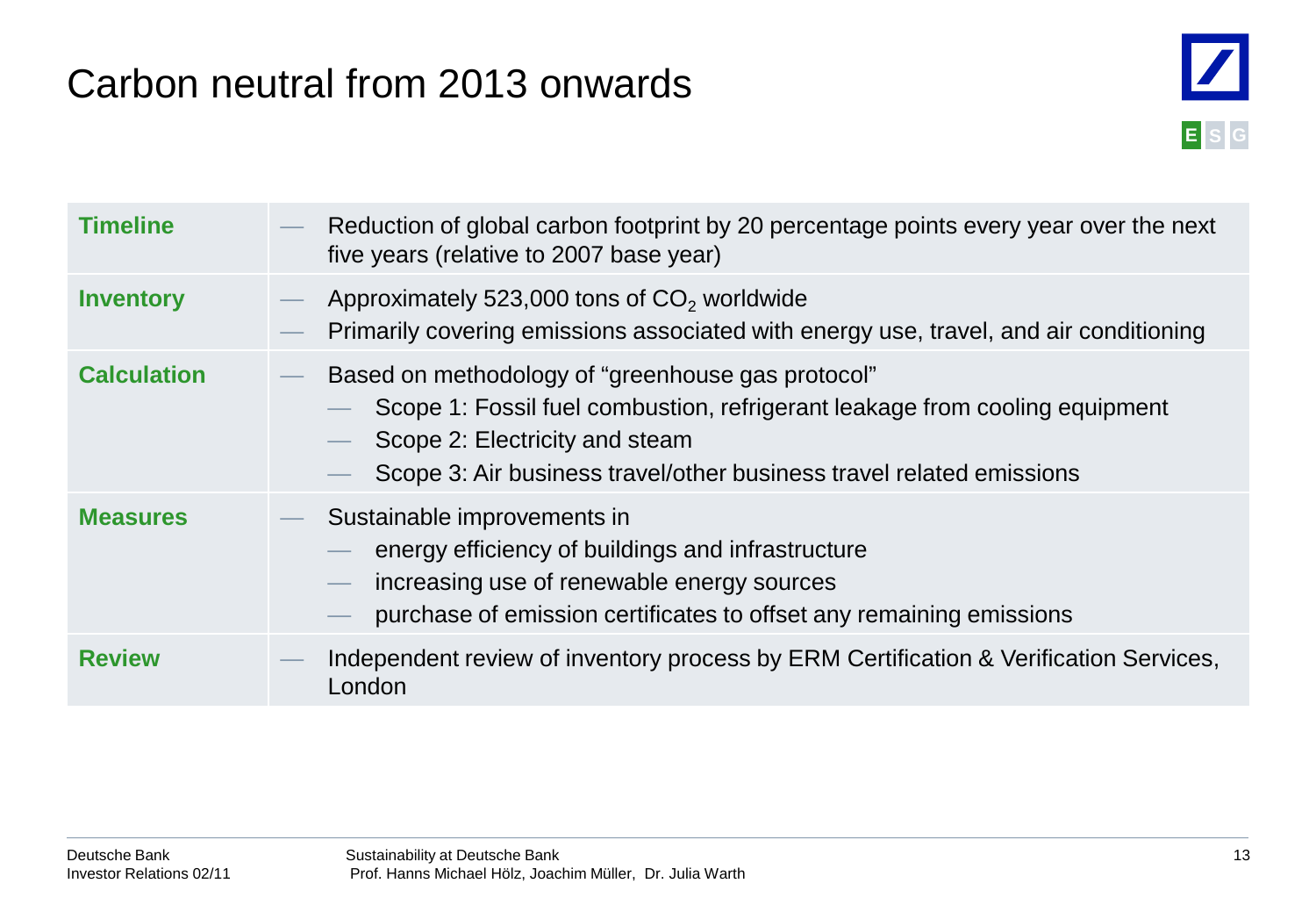# Greentowers – benchmark for future projects



In the course of Europe's most comprehensive reconstruction project, Deutsche Bank's towers in Frankfurt, Germany, are being turned into one of the most environmentally friendly high-rise buildings in the world.

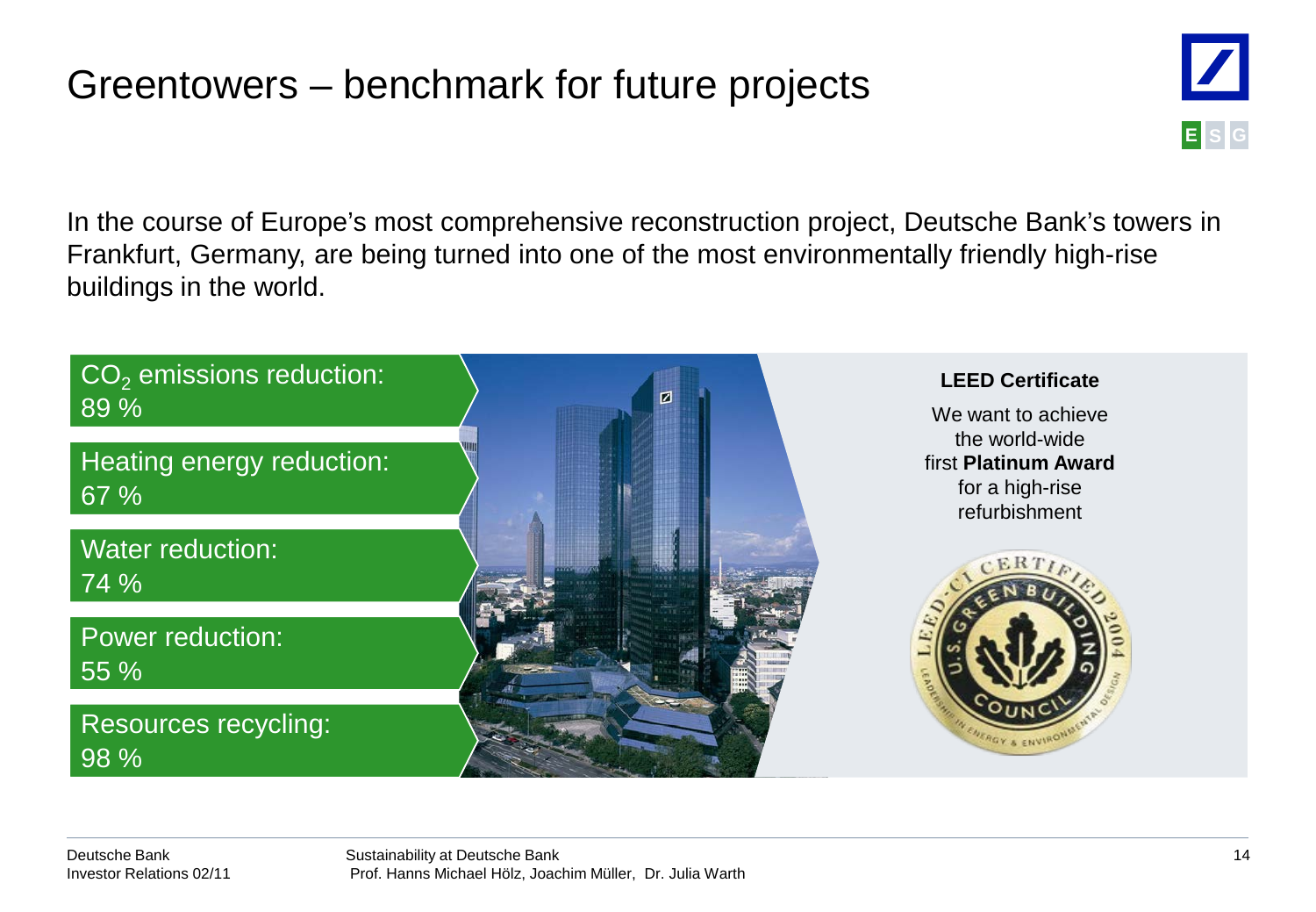



- 1 Core aspects of Deutsche Bank's sustainability strategy
- 2 Environmental aspects
- **3 Social aspects**
- 4 Governance aspects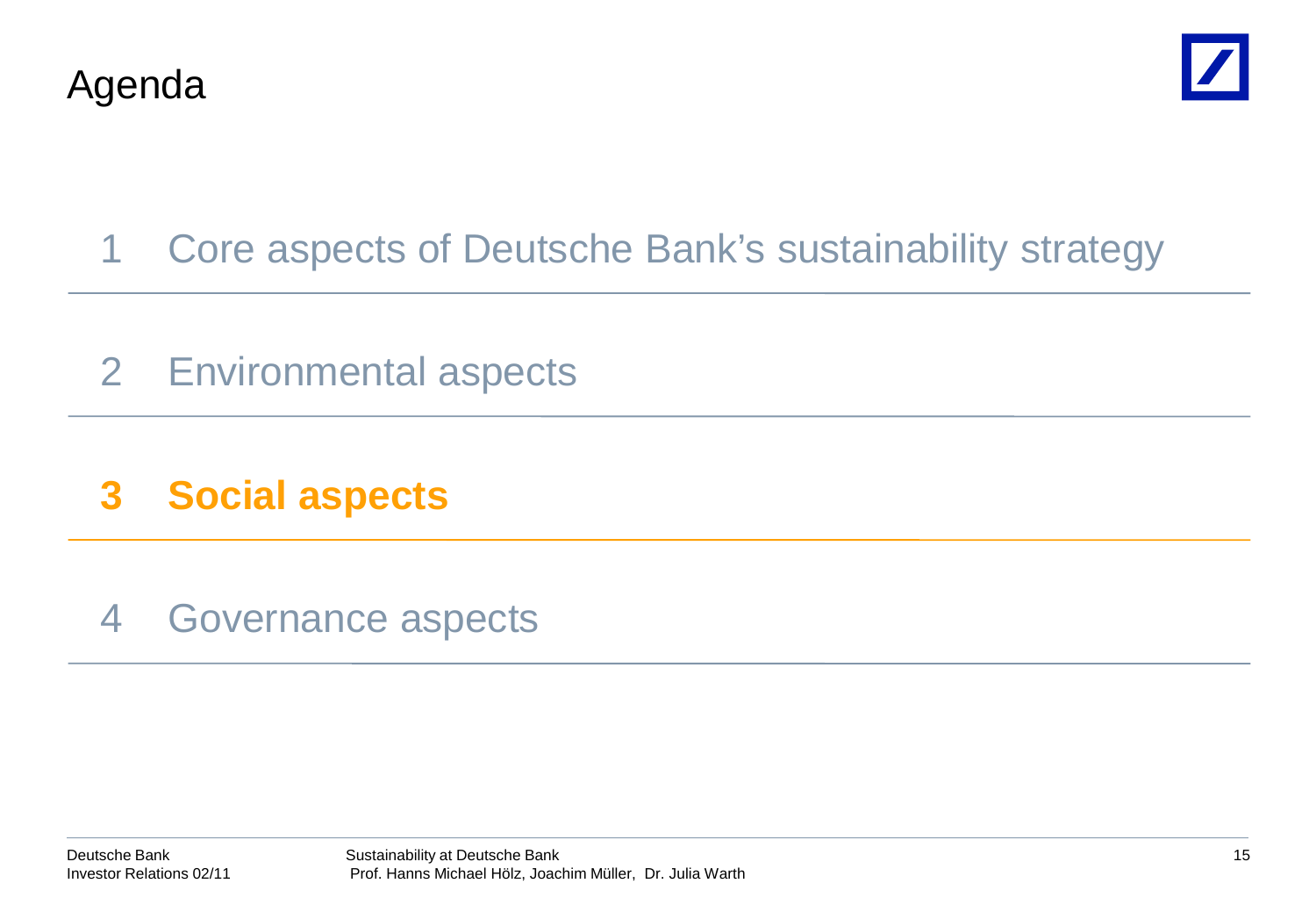# Deutsche Bank as an employer





# Number of employees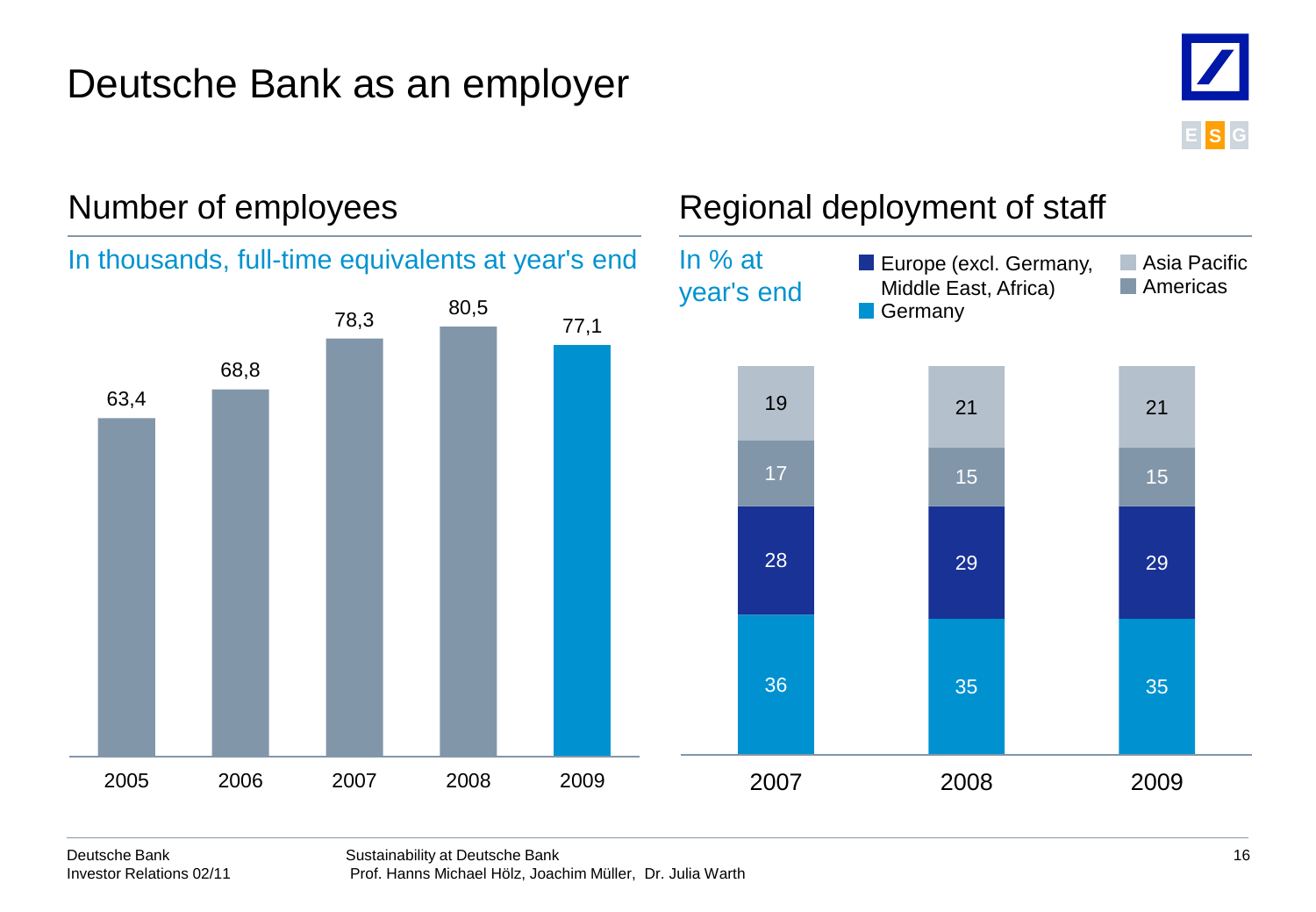# Deutsche Bank as an employer



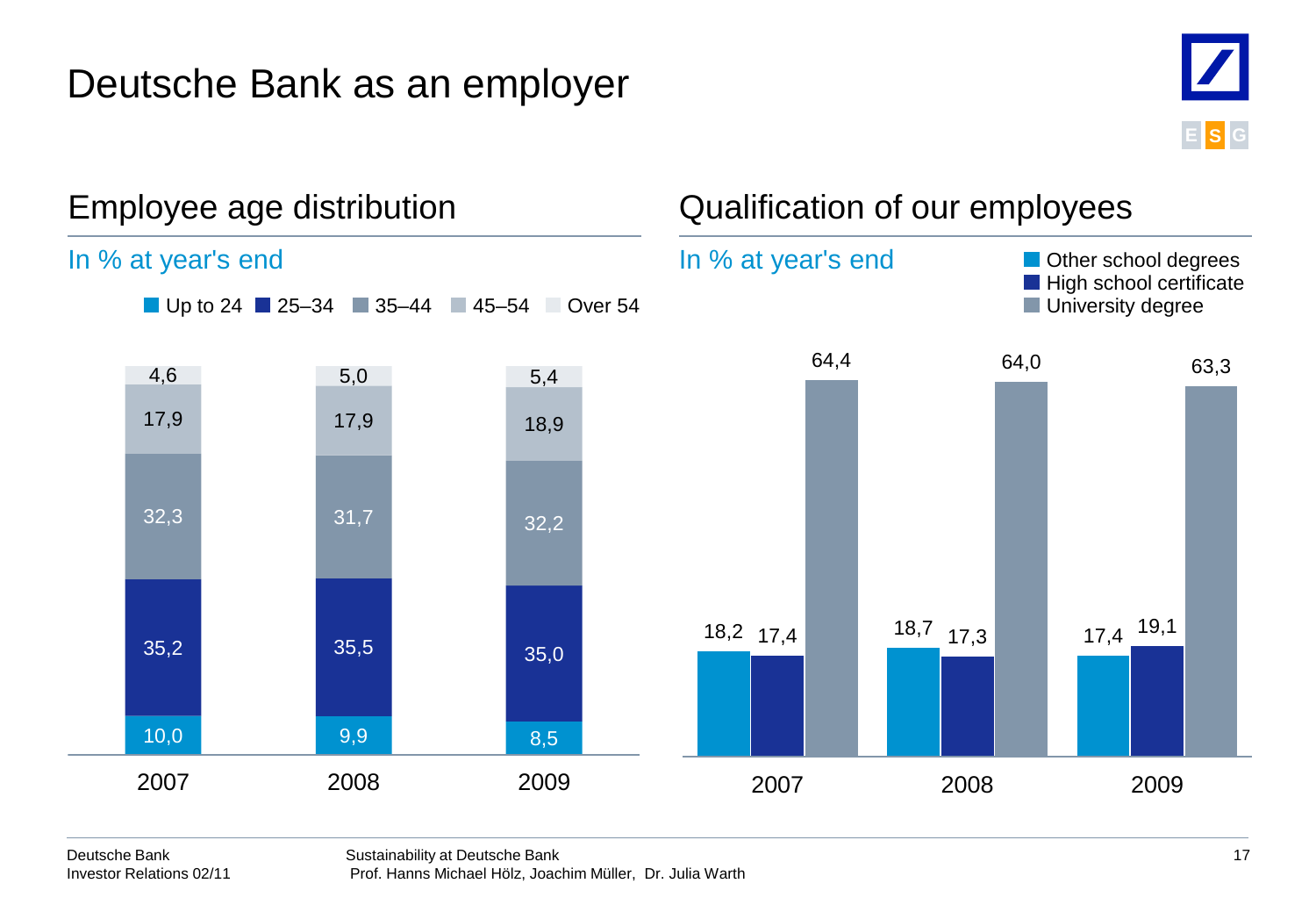# Employee commitment – highest result in 10 years



Deutsche Bank's commitment index comprises three main elements: the emotional attachment to the Bank (identification), the willingness to go the 'extra mile' for the Bank (engagement) and the expectation to stay with the Bank (retention).

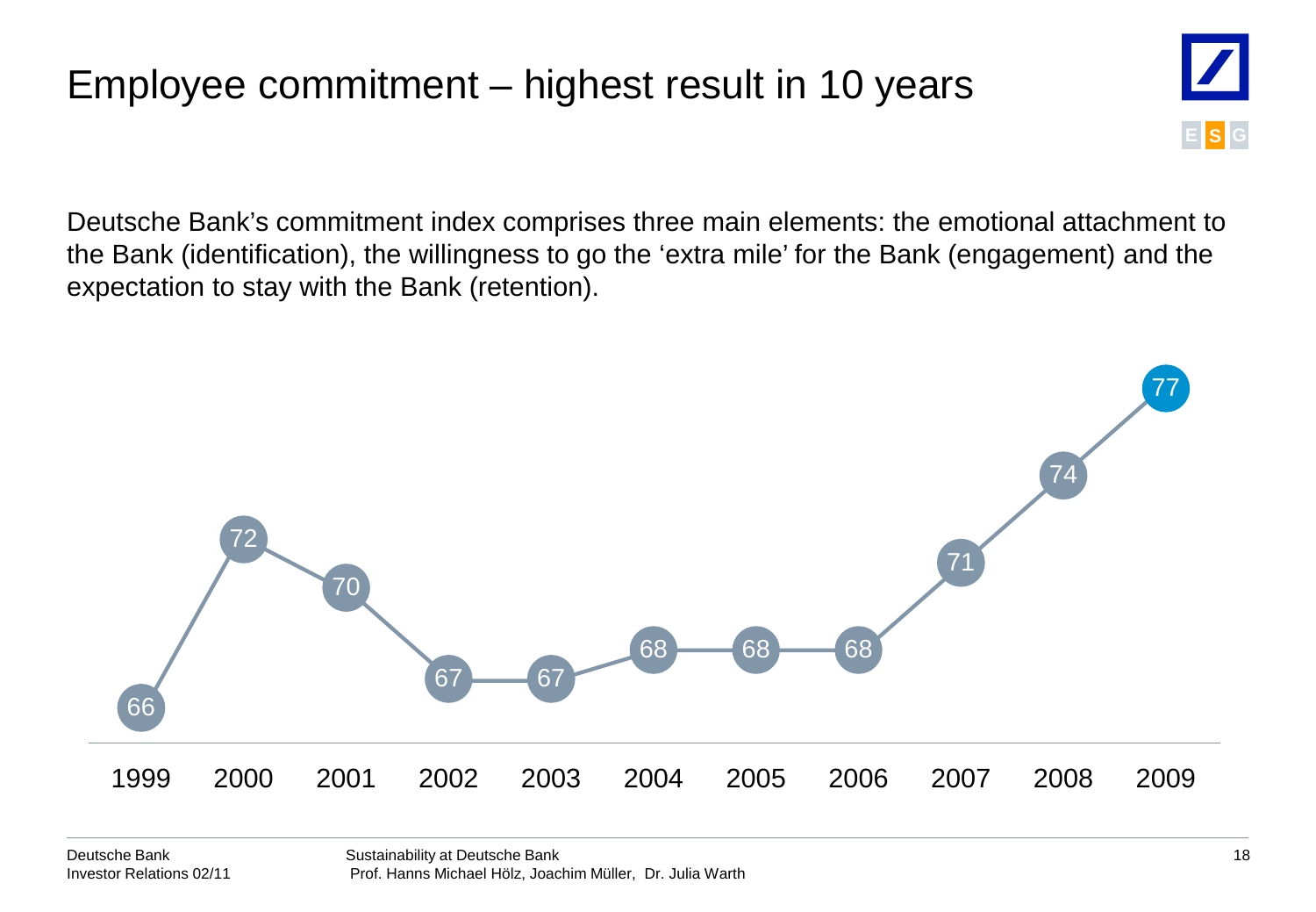# Deutsche Bank's commitment to gender diversity

### **Accomplished Top Leaders Advancement Strategy (ATLAS)**

Programme, established in 2009, to select 20 women every year from all business units and regions to groom suitable candidates for the bank's top management.

### **Deutsche Bank Women Global Leaders**

Programme, launched in April 2010, for 34 female directors to enhance leadership skills.

### **Women in European Business/Women on Wall Street**

Initiatives to create networking forums where professional women can share experiences and expertise to further their career development.

Total percentage of women, in %



Percentage of women in management positions, in % (Managing Director, Director)



**E S G**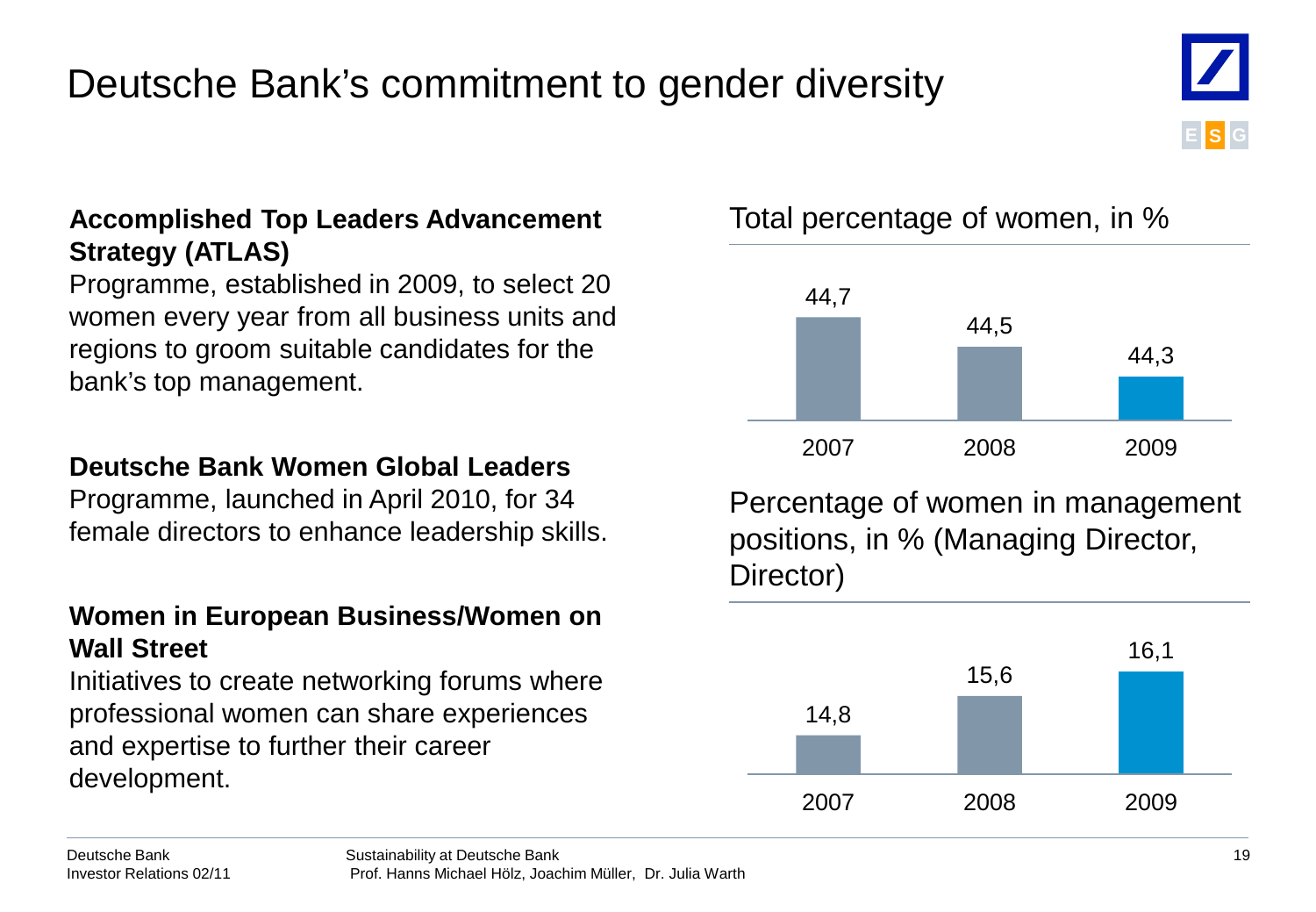# Human and labor rights



# Human rights

- International guidelines (e.g. the World Bank Standards, the OECD Principles for Multinational Enterprises, the UN Global Compact Principles) are applied in our business
- Deutsche Bank's Code of Conduct requires to maintain equal opportunities by not discriminating based on age, disability, ethnic background, skin color, gender, pregnancy, sexual orientation and identity, nationality, religion, civil status, or any other characteristic
- In 2010 a human rights program to further raise consciousness will be raised

# Labor rights

- Close and trusting collaboration with labor representatives is maintained
- International Labor Organization's (ILO) standards are strictly followed
- Deutsche Bank's Vendor's Code of Conduct includes the recognition of equal opportunities and the right to collective bargaining and adequate minimum wage and benefits – in case of violation, we end the business relationship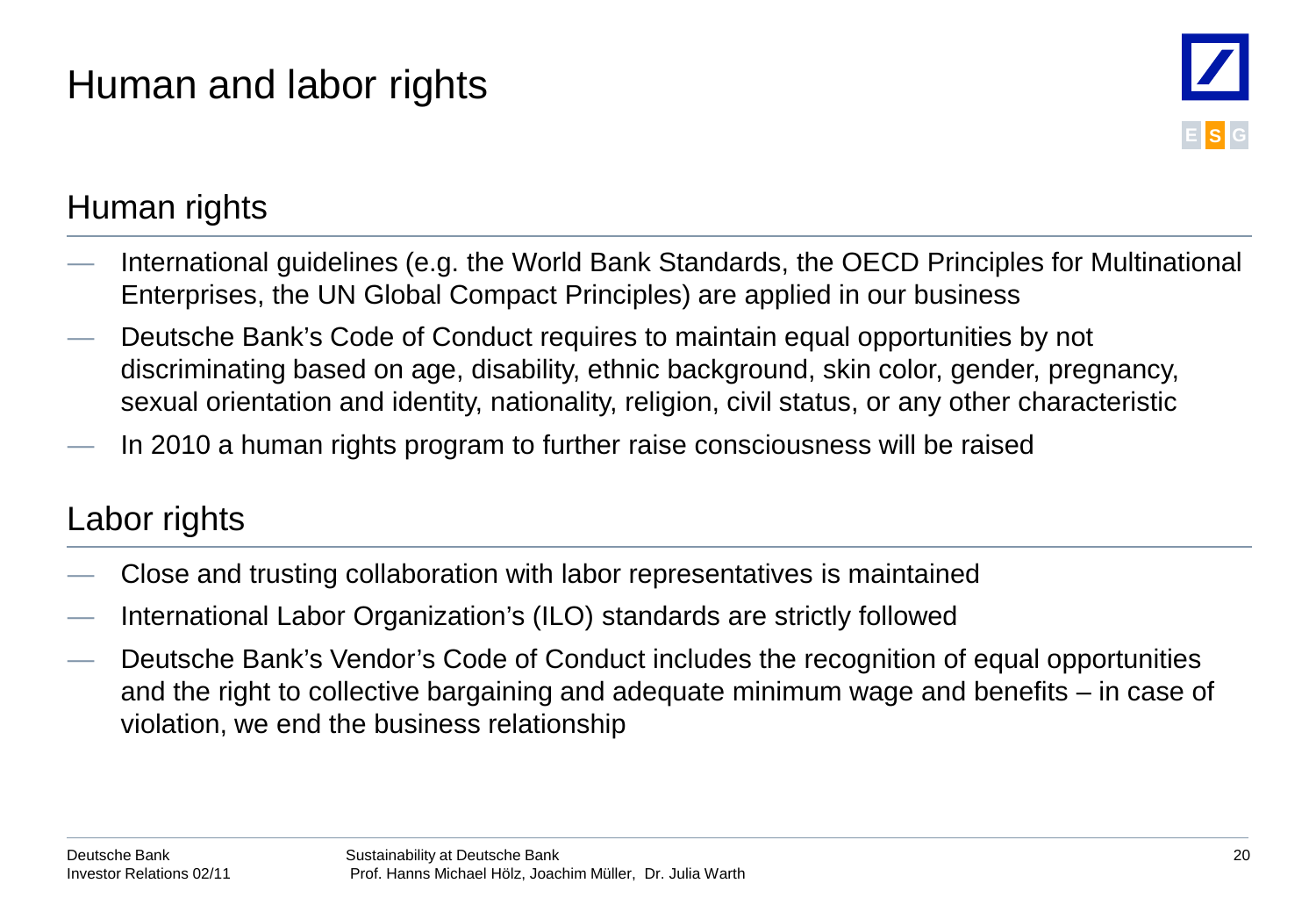# E-Learning on sustainability



Private Wealth Management Private & Business Clients Corporate Investment Bank Asset Management Private Wealth Private & Business Corporate Investment Infrastructure Asset Management In-house **Operations** Introductory Module: Sustainability and Deutsche Bank General Module: Climate Change and Deutsche Bank General Module: Managing Sustainability & ESG issues at Deutsche Bank General Module: Reputational/ESG Risks Dec 09 Available since Dec 09 Dec 09 March 11 Financial Markets Financing Individuals — Understand the dimension and importance of acting sustainably — Recognize the various areas of action within Deutsche Bank Learn how Deutsche Bank has implemented sustainability Understand the impact and benefit of acting sustainably within the own working environment Raise awareness on "what I can do" Goals — Available in English, German, Italian, Japanese Languages  $\checkmark$  $\checkmark$  $\checkmark$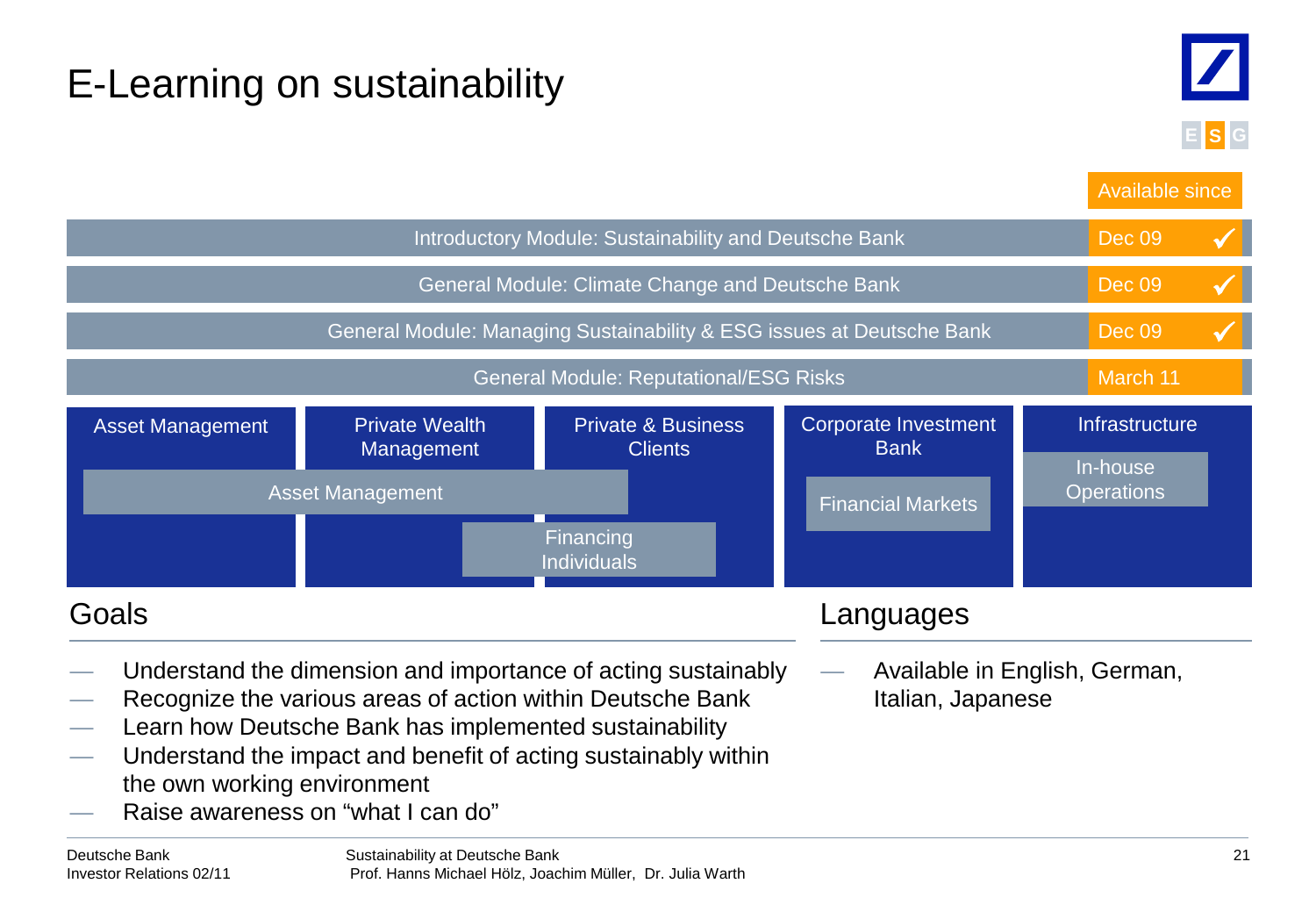# Corporate citizenship – how we spend our money





# 1.121 1.011 1.052



# Investment by region (2009) Investment by area of activity (2009)

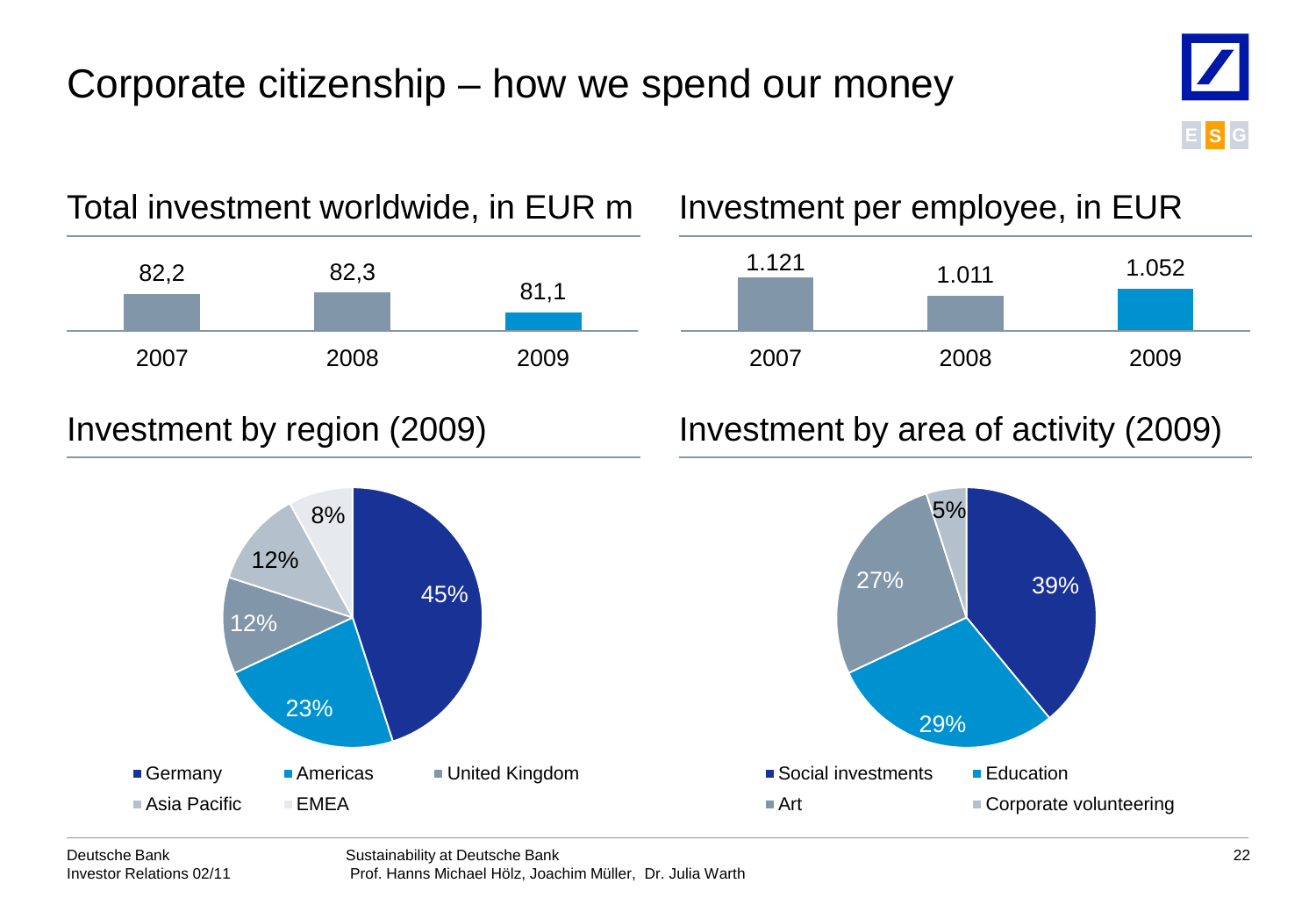# Microcredits – from philanthropy to the business case



Via Deutsche Bank approximately **USD 195 m** have been channeled to more than **110 microfinance institutions** in more than **47 countries** in the past twelve years. Result: aggregate loan volume of **USD 1.19 bn** has been granted to **2.6 m borrowers** so far.

### **DB Microcredit Development Fund (DBMDF)**

 $-$  Since 1997 investment of USD 7.2 m in loans to 58 microfinance institutions in 33 countries

#### **Global Commercial Microfinance Consortium**

Aggregate lending of USD 80.6 m; closed in 2005; 47 loans in 24 countries

#### **db Microfinance-Invest No. 1**

- Debt securities of Euro 60 m, issued in 2007 with EUR 38 m secured by Deutsche Bank's private clients, EUR 18 m by Kreditanstalt für Wiederaufbau and EUR 4 m by Deutsche Bank
- Money will be used by 20 microfinance institutions to grant at least 100,000 micro loans in 15 emerging and developing countries

### **FINCA Microfinance Fund BV**

— Subordinated debt of USD 21.2 m, closed in 2009, raised for 7 affiliates of FINCA International, a microfinance network



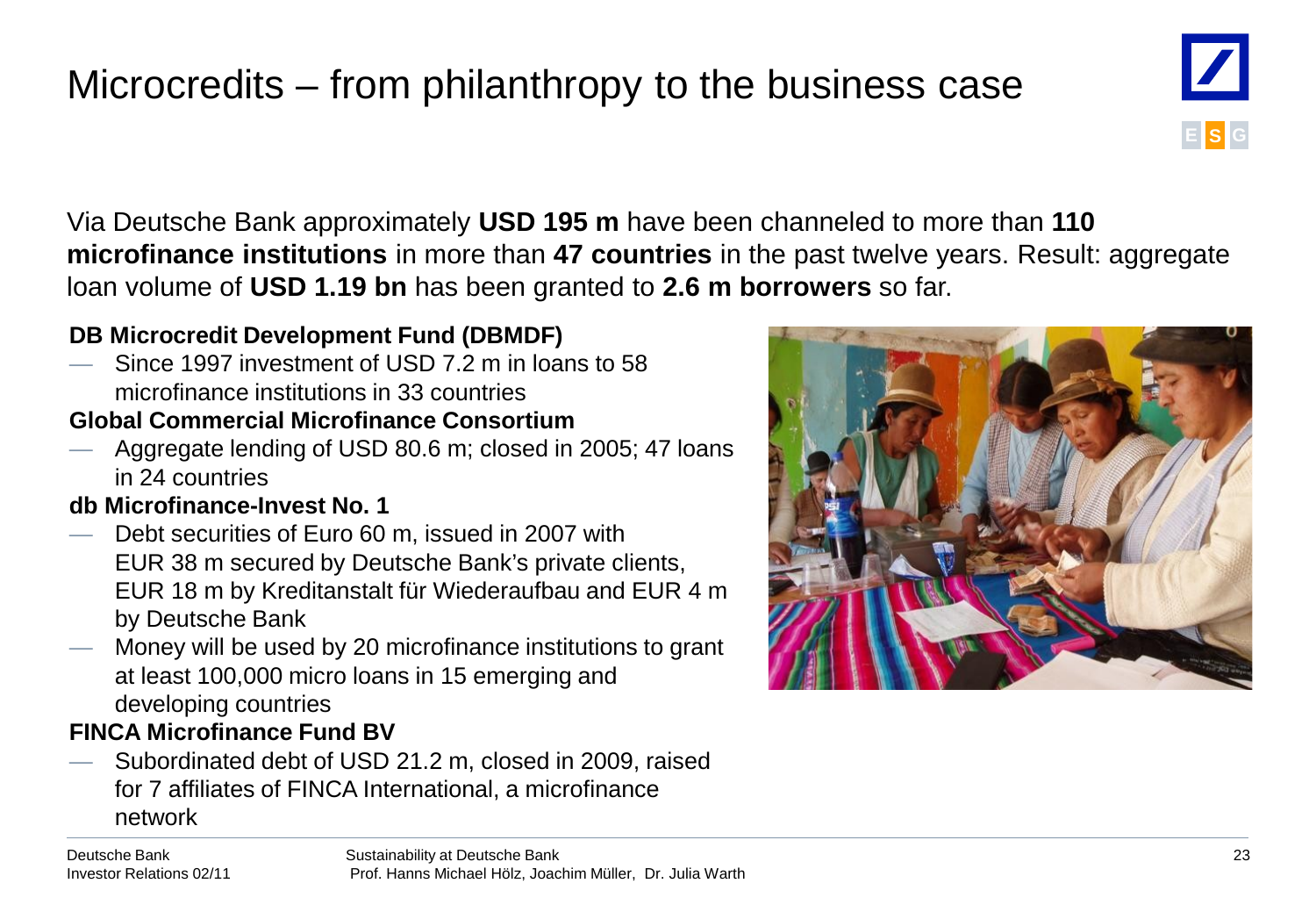



- 1 Core aspects of Deutsche Bank's sustainability strategy
- 2 Environmental aspects
- 3 Social aspects

# **4 Governance aspects**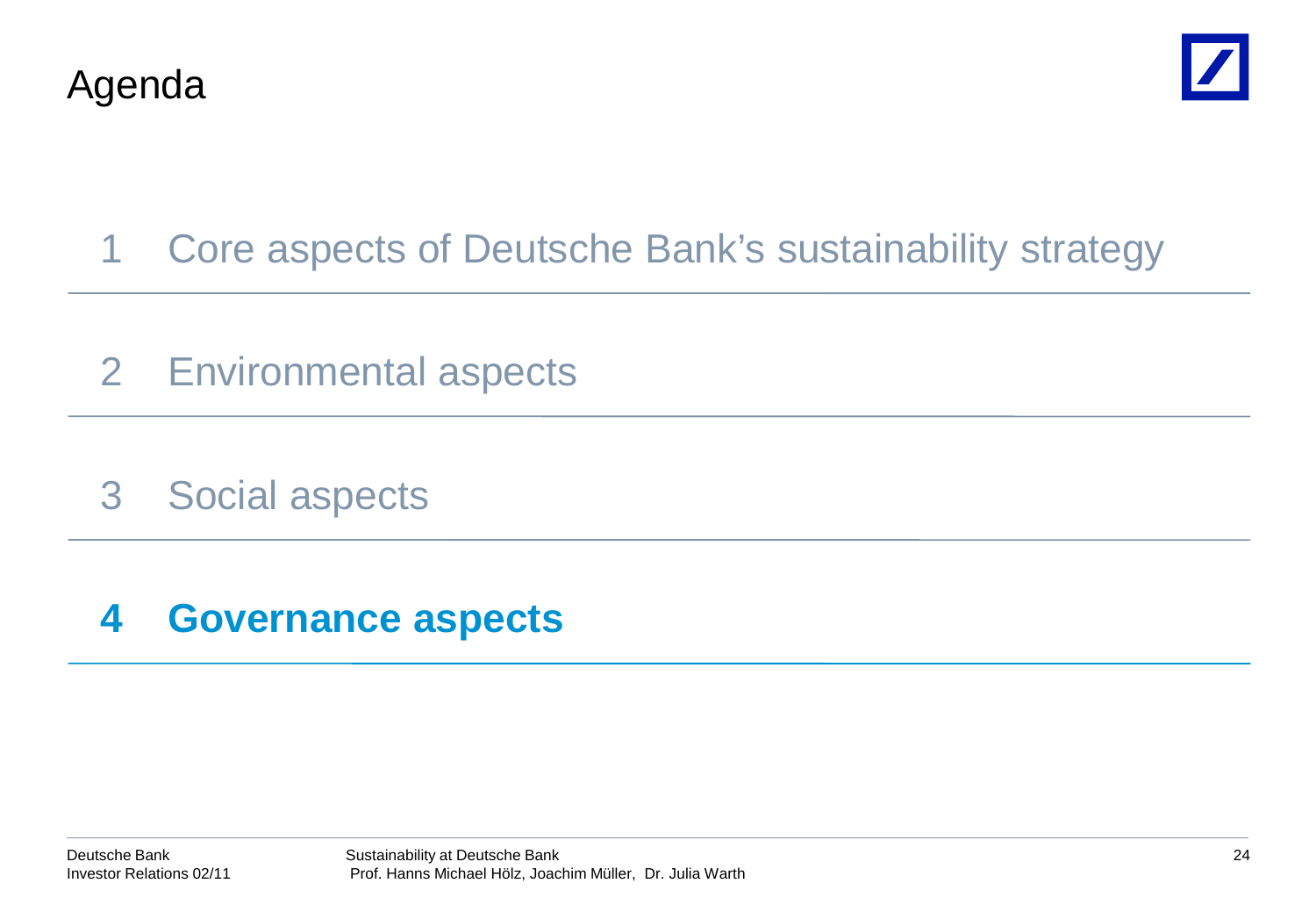# Function of the Supervisory Board and Management Board



Supervisory Board (20 members):

Chairman's Committee, Mediation Committee, Risk Committee, Audit Committee, Nomination Committee



— Develops recommendations that are presented to the Management Board for decisions

company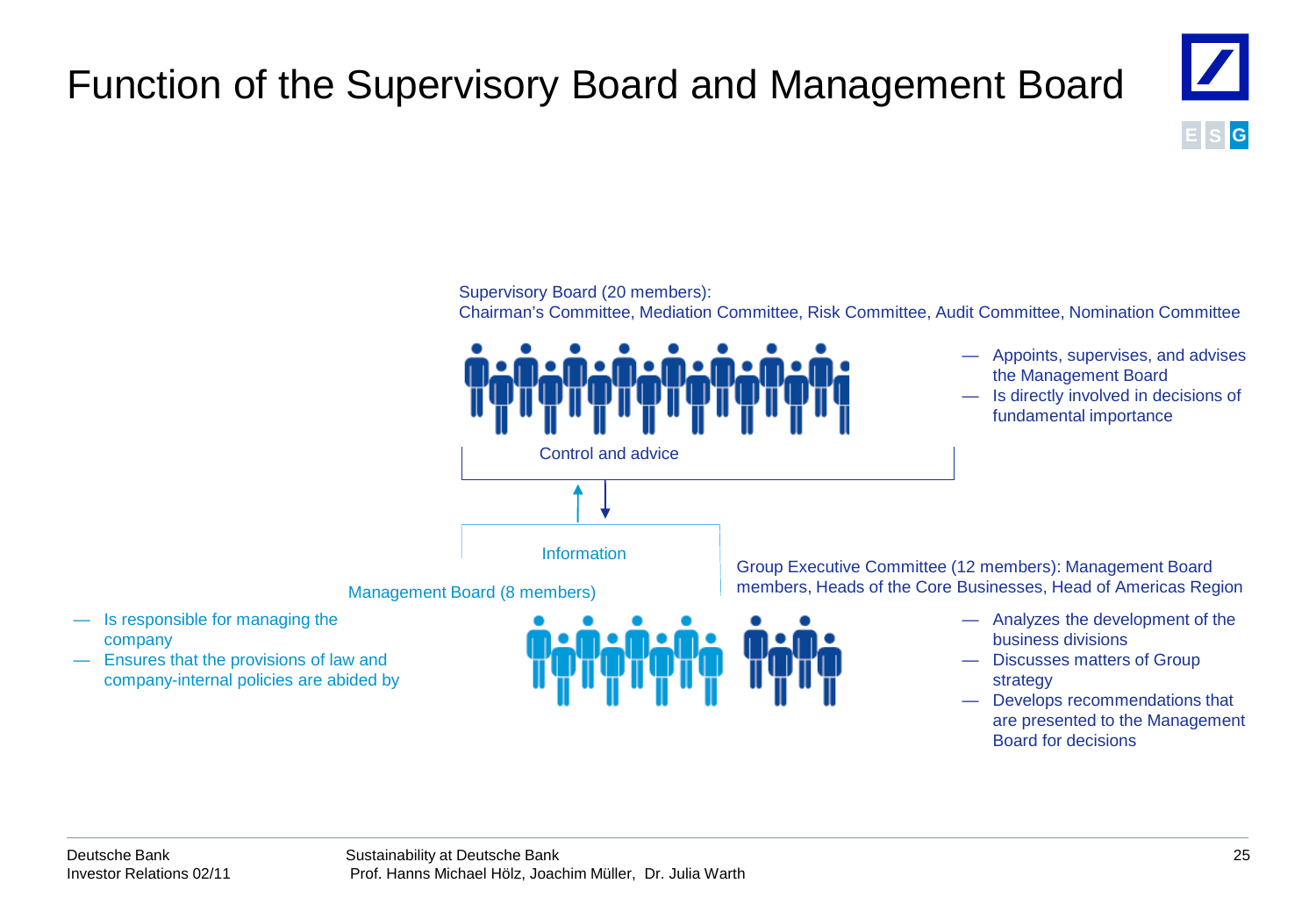# The key functions of Deutsche Bank's compliance processes



- Providing advisory support to business on applicable laws, rules and regulations
- Codifying and communicating global and local compliance principles, standards and procedures
- Conducting surveillance and monitoring of compliance standards
- Supporting Deutsche Bank's information barriers through control room functions
- Providing periodic training to employees regarding applicable laws, rules and regulations
- Anti-money laundering program: Protecting the bank against money laundering, terrorism and other financial crimes

# 567 Compliance staff worldwide<sup>(1)</sup> High level of compliance education<sup>(2)</sup>



(1) Combined staff of the Compliance department and related functions to which services were relocated.

(2) Number of compliance training classes attended by Deutsche Bank employees. Decrease in 2010 due to periodicity of trainings.

**E S G**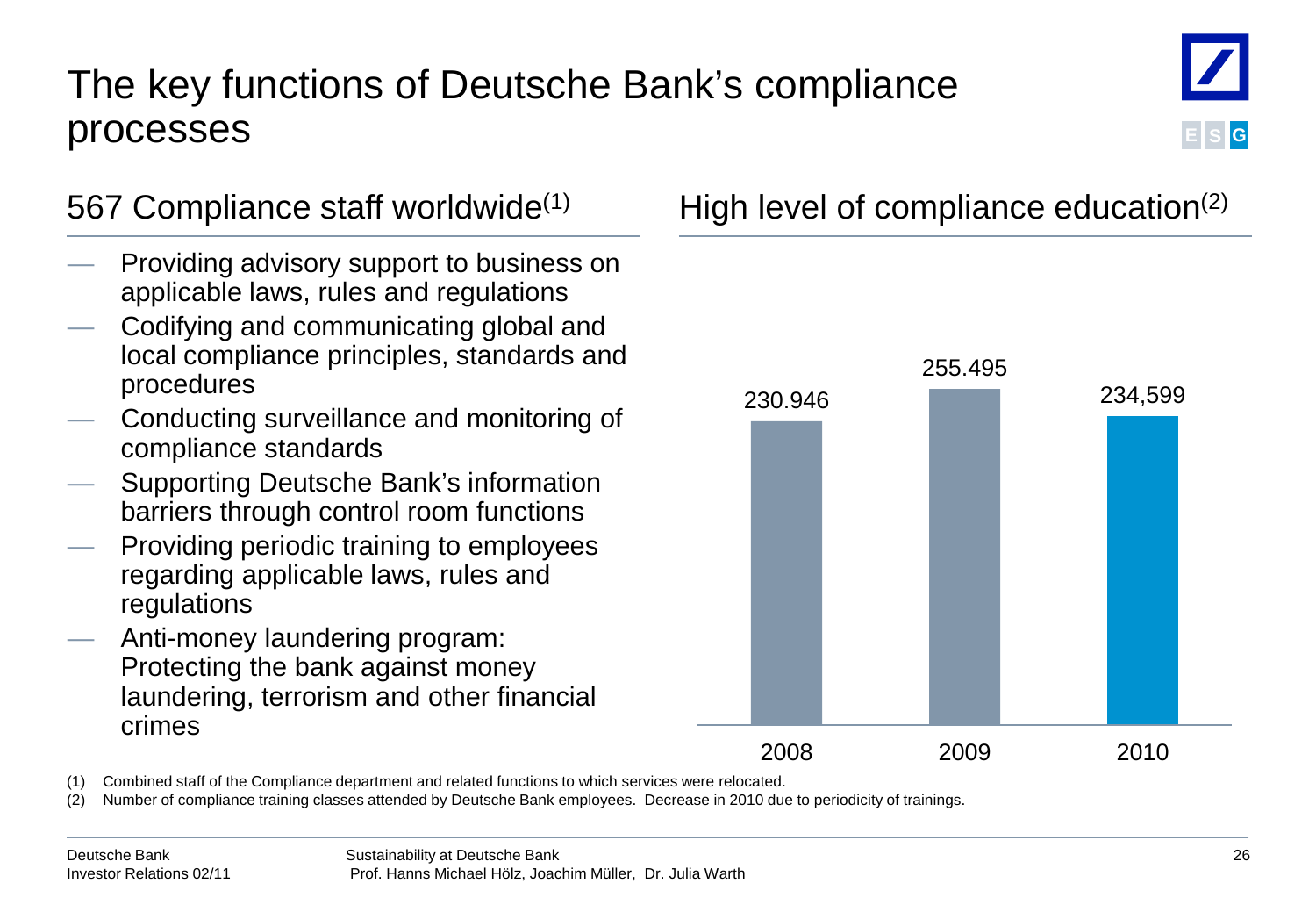# Compensation update



| <b>New regulations</b>                                   | German Institutsvergütungsverordnung (InstVV) came into<br>effect on 12 October 2010, replacing guidelines from 2009<br>Regulation is based on CRD 3 and CEBS guidelines<br>Stricter rules compared to overseas regulatory activities                                                                                                                                                                                                                                                                                                                                                                                                         |
|----------------------------------------------------------|-----------------------------------------------------------------------------------------------------------------------------------------------------------------------------------------------------------------------------------------------------------------------------------------------------------------------------------------------------------------------------------------------------------------------------------------------------------------------------------------------------------------------------------------------------------------------------------------------------------------------------------------------|
| <b>Alignment of</b><br>compensation<br><b>structures</b> | As with previous rules, existing compensation structures have been<br>aligned to comply with the new regulations, where necessary<br>Sound review process to identify regulated staff ('risk takers')<br>For regulated staff, we apply the required deferral percentages (starting at<br>40% minimum, going up to 75% and above), introduced additional<br>retention period for deferred awards and 50% of upfront component and<br>new claw-back features based on divisional pre-tax profit<br>For non-regulated staff, the deferred compensation structures have<br>remained broadly the same but entry threshold has been set at EUR 75 k |
| <b>February 2011</b><br><b>awards</b>                    | Total deferrals in Feb 2011 at EUR 2.1 bn, vesting over 3 years,<br>vs. 2.1 bn in Feb 2010<br>Deferred equity / cash split has been changed to 50/50<br>(was 75/25 in 2010)                                                                                                                                                                                                                                                                                                                                                                                                                                                                   |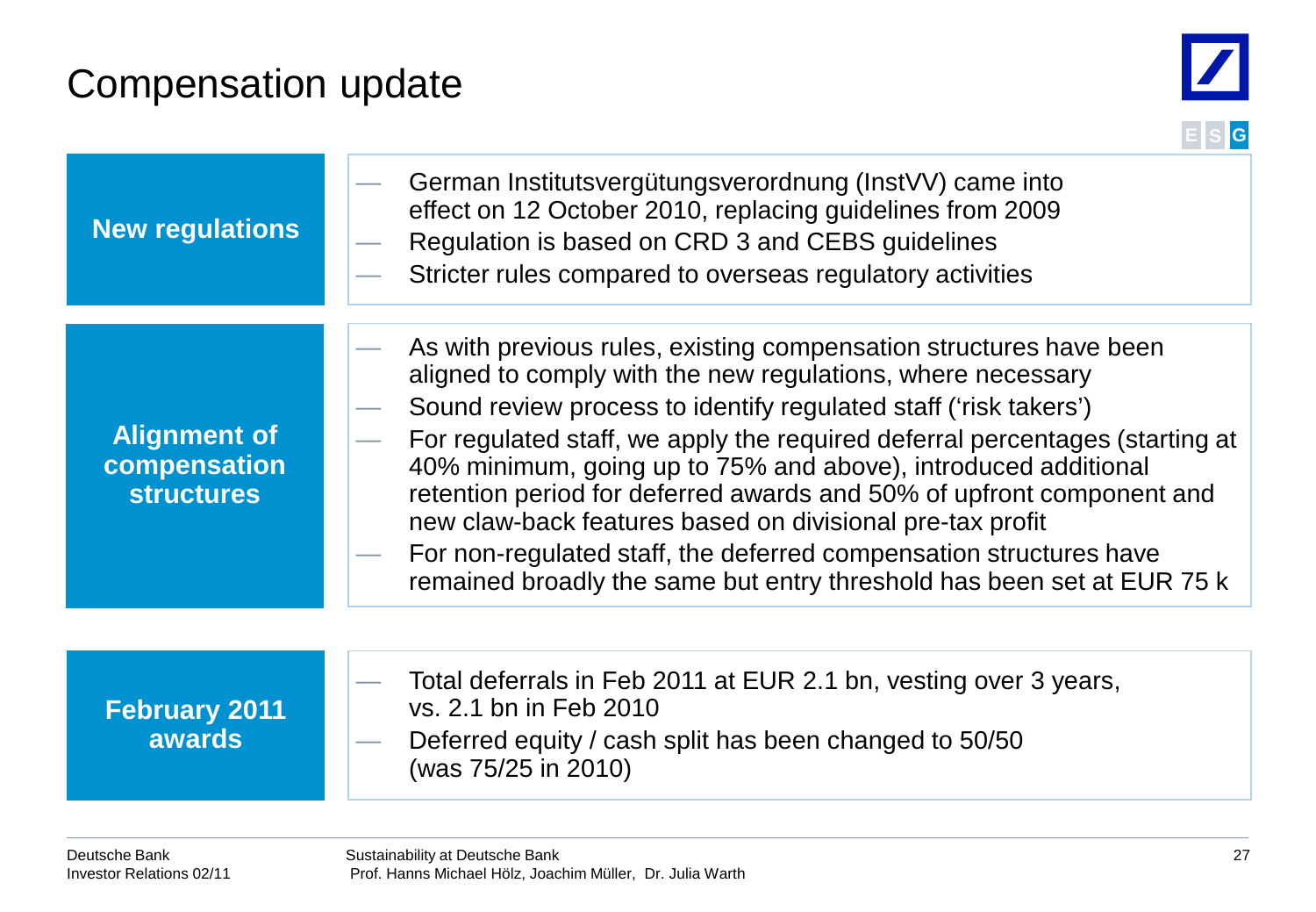# Improvements were made to the existing global reward governance structure (overview)



DB has further enhanced its existing Global Reward Governance Structure to ensure even better oversight and control for all compensation structures and practices on a group-wide basis. Core processes have been strengthened to align with the new European (CRD and CEBS) and German regulations (InstitutsvergütungsVerordnung – InstVV -).

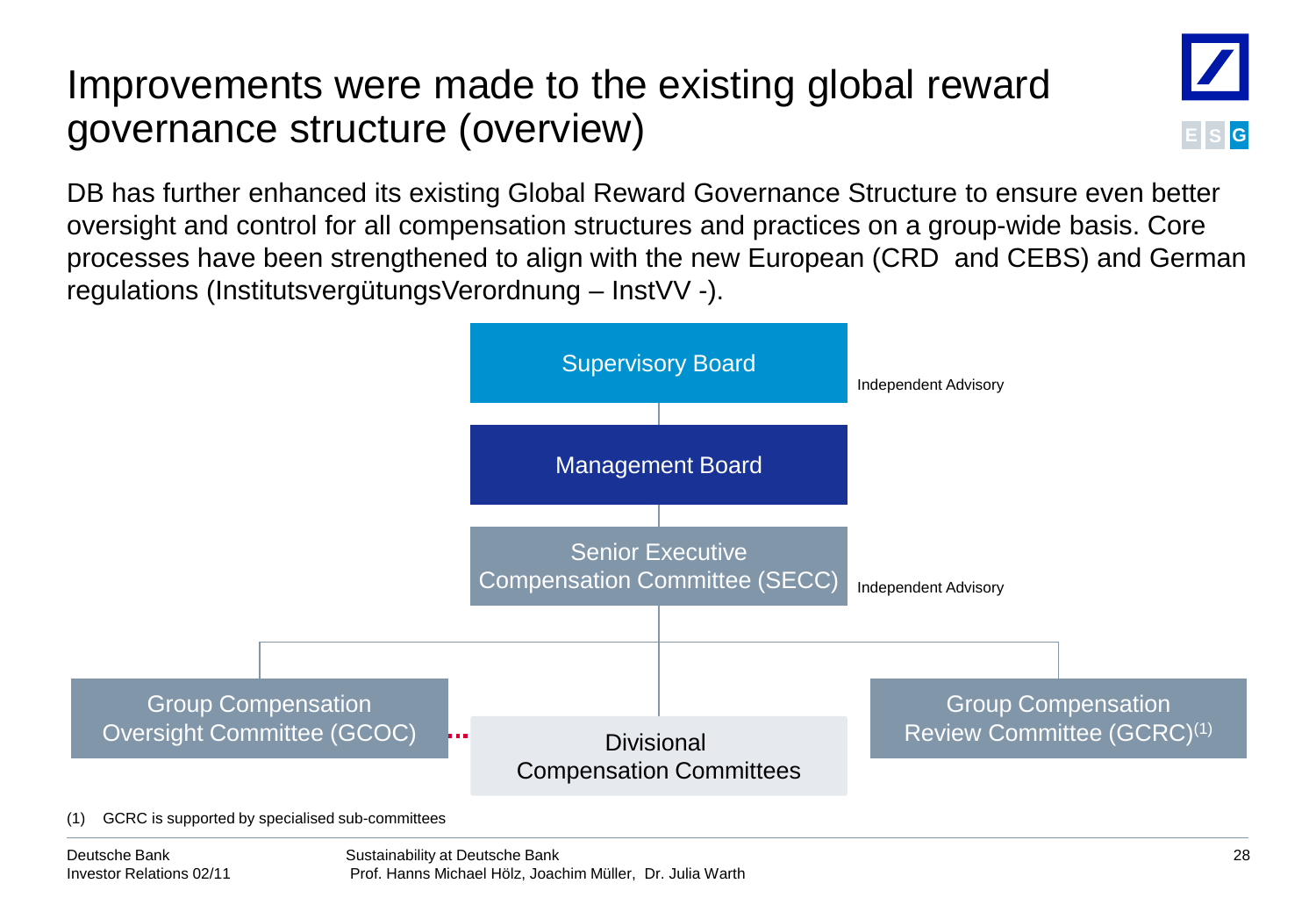# Targets, sustainability-oriented products and services



### Private Wealth Clients

- Targeted expansion of discretionary management solutions based on sustainable investments
- Greater commitment to losed-in investment funds with a focus on sustainability
- Creating awareness among our clients for the issues of ethical and sustainability investments

#### DWS/DB Advisors

- Increasing the volume of sustainability managed funds on the basis of market developments
- Integration of the PRI into the investment process
- Further expansion of our range by building Multi Asset Products and ESG Advisory (service)

#### Private & Business Clients

- Further integration of sustainable criteria into product portfolio
- Increasing sales of sustainability-oriented products
- Examining the feasibility of climate-friendly products

### Global Transaction Banking/ Structured Trade and Export Finance

— Further expanding the STEF position in the financing of health, infrastructure, and environment-related projects, therein focusing on the field of renewable energies

# Global Banking/

Asset Finance and Leasing

- Introduction of further sustainable products/projects for the utilization of regenerative energy and energy efficiency
- Expansion of operations and know-how transfer in growth regions

### Global Markets

Further expanding leading position in the field of global emissions trading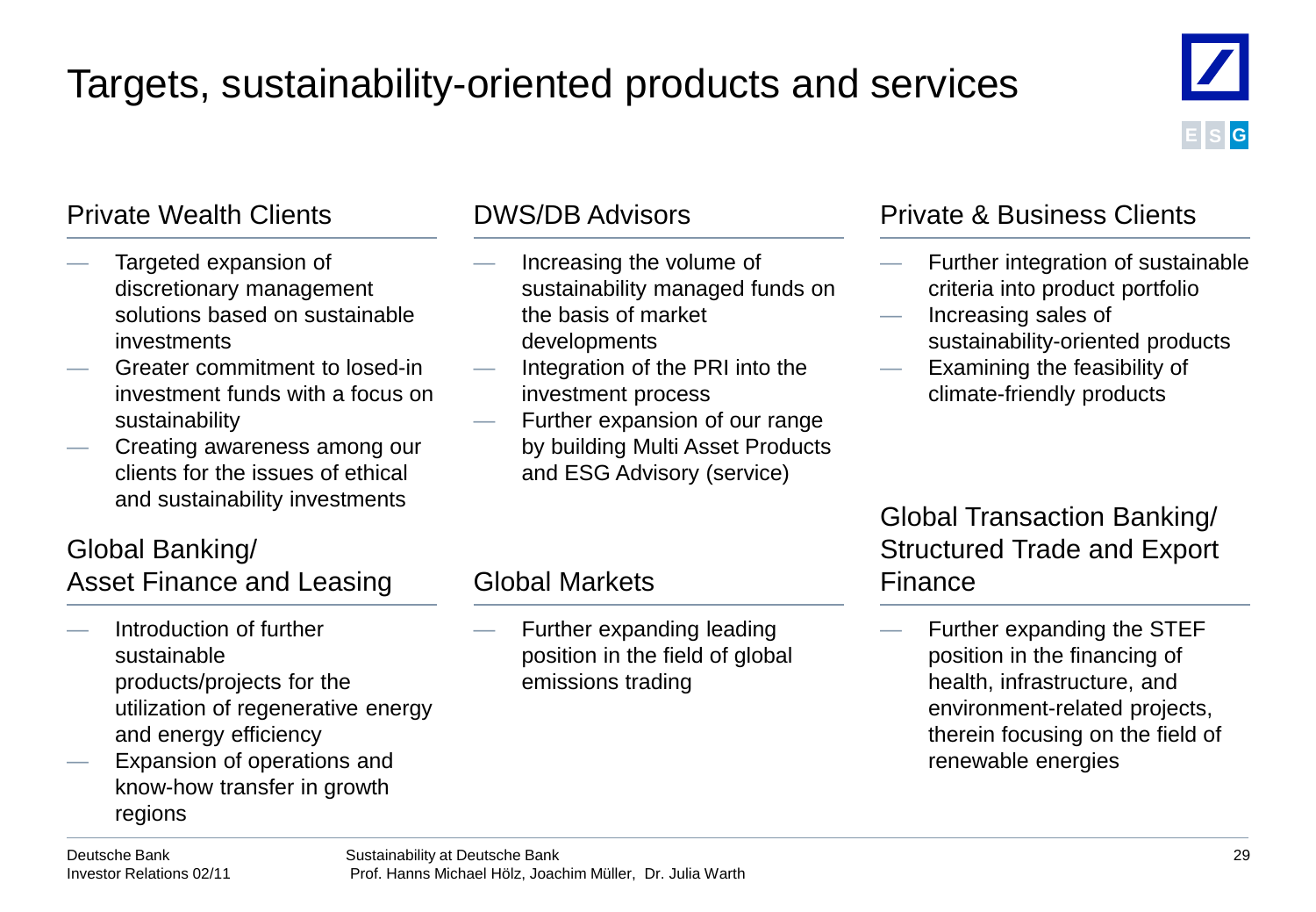# Results of sustainability ratings





# SAM<sup>(1)</sup> Sustainalytics<sup>(2)</sup>



# Oekom Research(3)

![](_page_30_Figure_7.jpeg)

(1) Source: SAM Research Inc., Sep. 2010. Index Maximum: 100; (2) Source: Sustainanalytics, Rating 2009/2010, (3) Source: oekom Research AG, 2009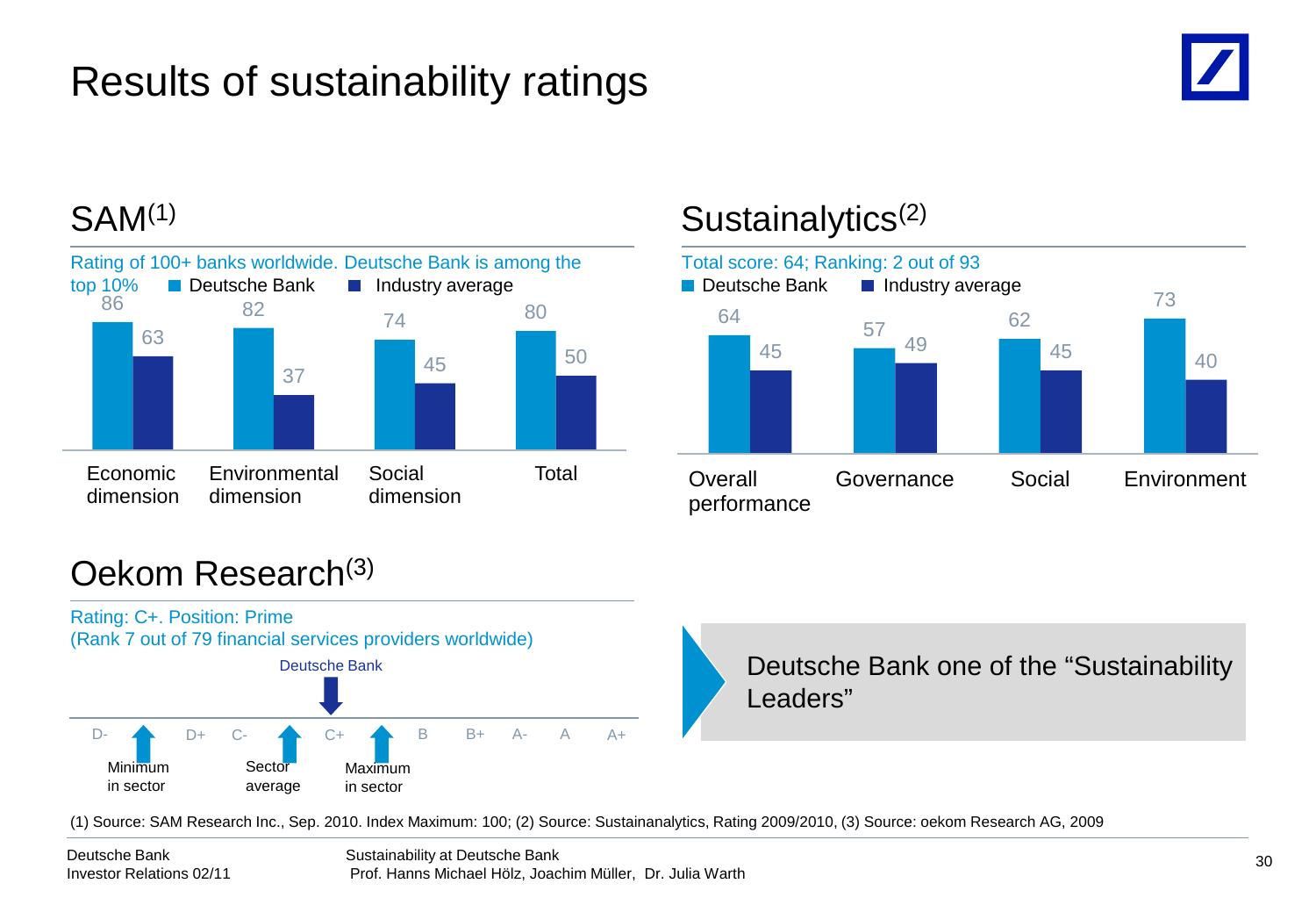# Investor Contacts

![](_page_31_Picture_1.jpeg)

**Group Sustainability** Prof. Hanns Michael Hölz **+49 69 910 34544** Group Sustainability Officer

Managing Director hanns-michael.hoelz@db.com

**Investor Relations** SRI Investors

Dr. Julia Warth +49 69 910 34537 Vice President in the settlement of the settlement of the settlement of the pullia.warth@db.com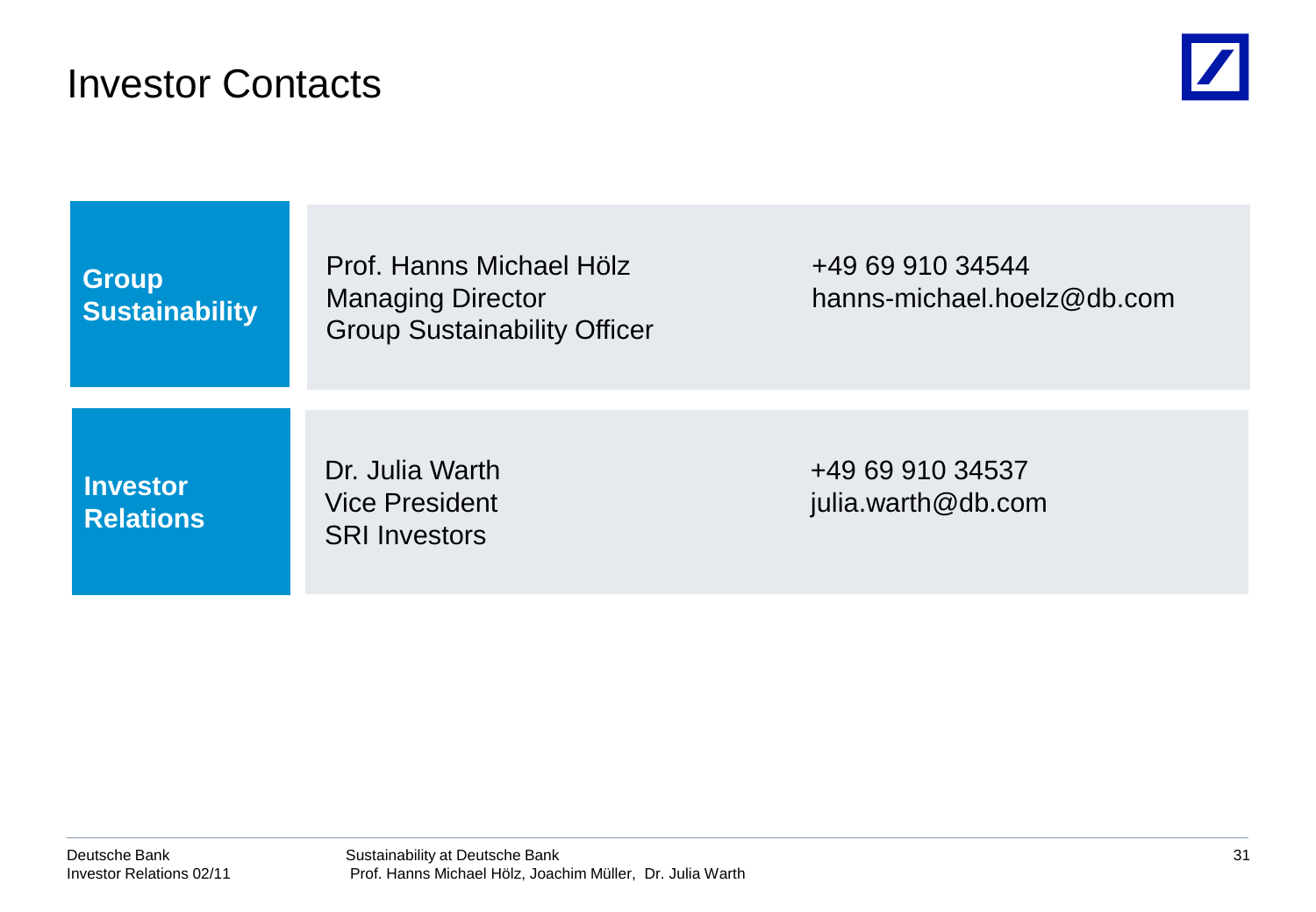Deutsche Banker

Investor Relations 02/11

![](_page_32_Picture_1.jpeg)

# Additional information

Passion to Perform

**Sustainability at Deutsche Bank Paris, 15 February 2011**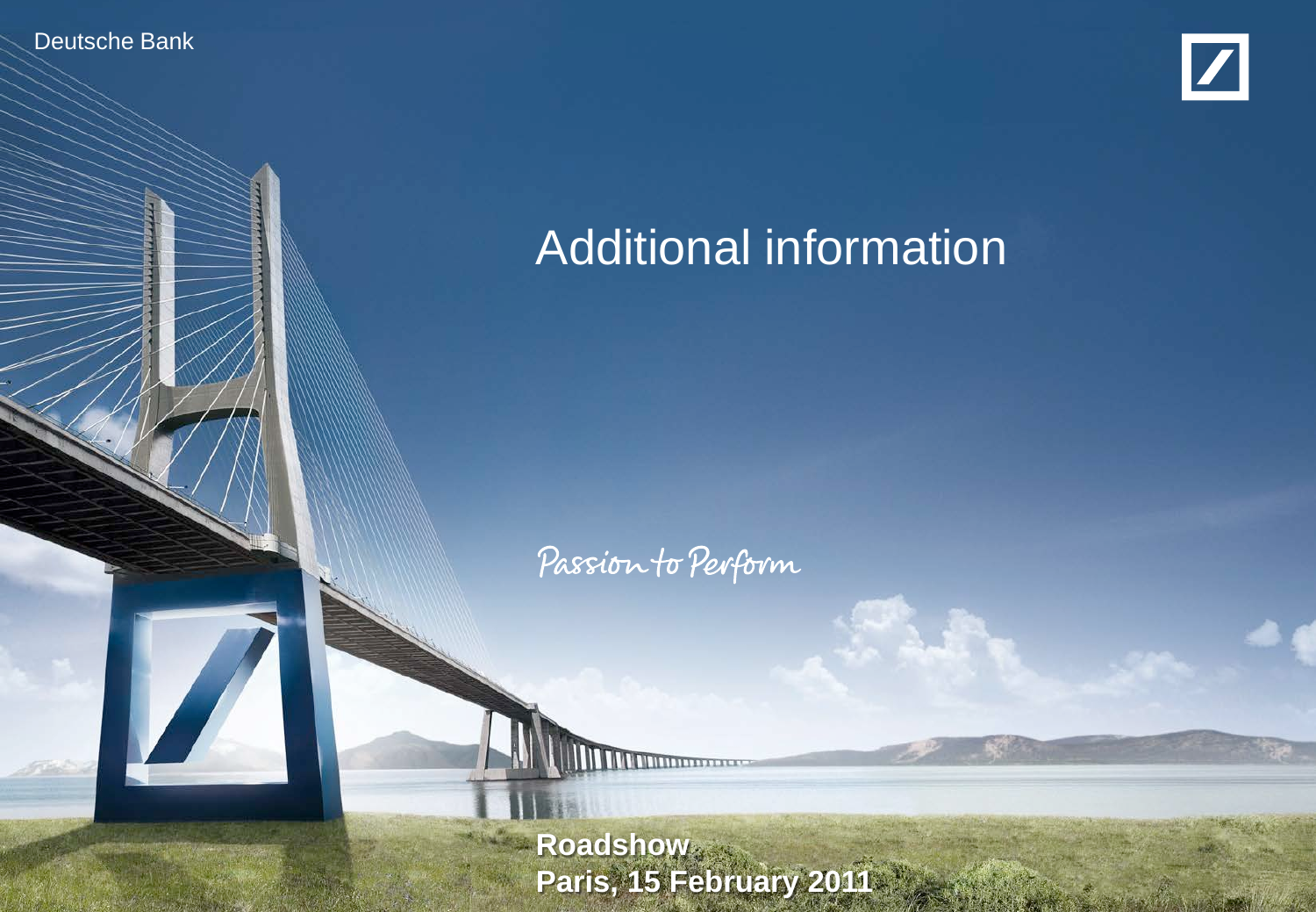# Governance structure Management Board and Group Executive Committee

![](_page_33_Picture_1.jpeg)

![](_page_33_Figure_2.jpeg)

Deutsche Bank Investor Relations 02/11 Sustainability at Deutsche Bank Prof. Hanns Michael Hölz, Joachim Müller, Dr. Julia Warth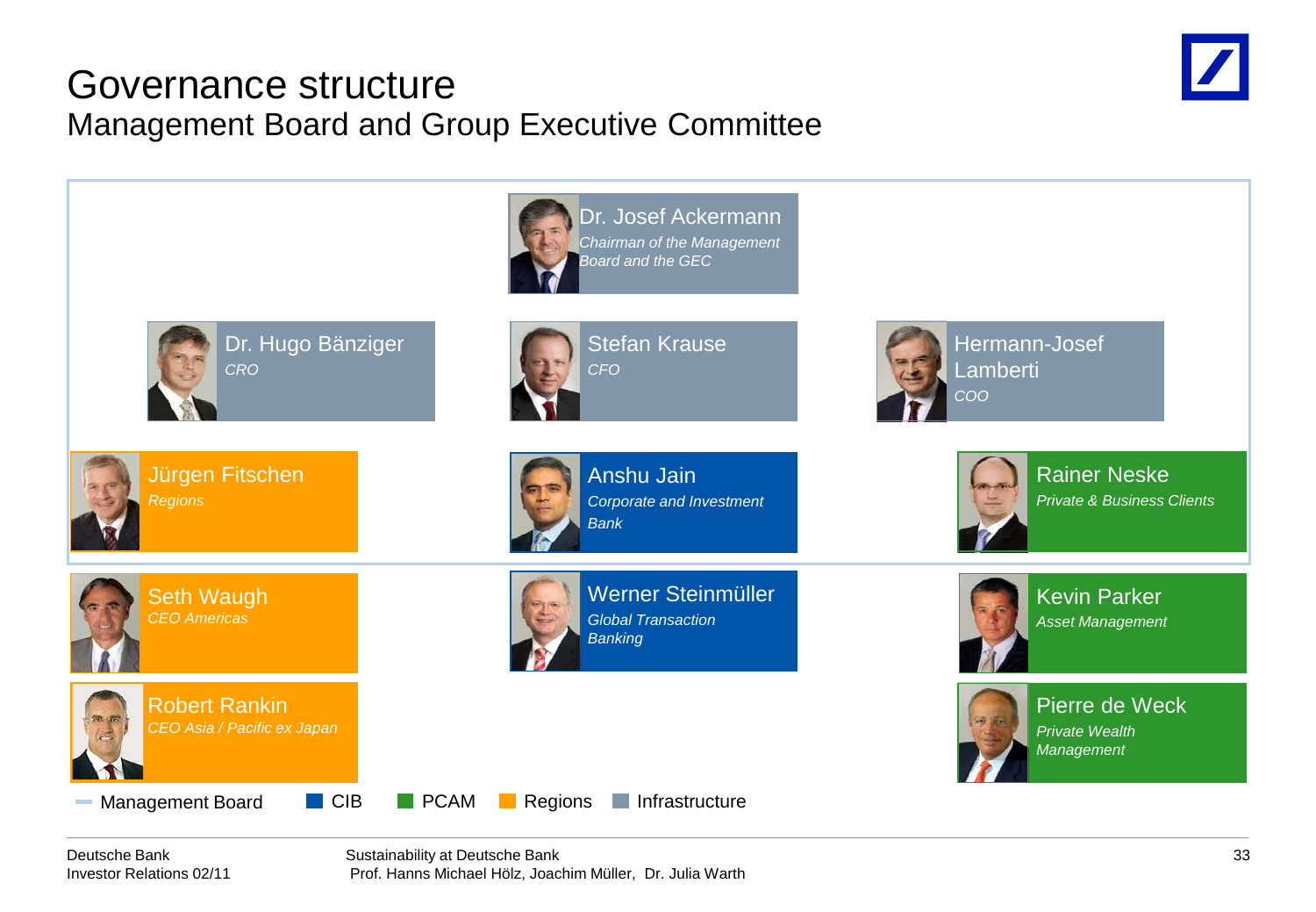# Members of Deutsche Bank's Supervisory Board

![](_page_34_Picture_1.jpeg)

![](_page_34_Picture_2.jpeg)

| <b>Member</b>                  | <b>Principal Occupation</b>                                                            |                                             |
|--------------------------------|----------------------------------------------------------------------------------------|---------------------------------------------|
| Dr. Clemens Börsig             | Chairman of the Supervisory Board of Deutsche Bank AG                                  |                                             |
| Dr. Karl-Gerhard Eick          | Chairman of the Supervisory Board of Corpus Sireo Holding GmbH & Co. KG                |                                             |
| Sir Peter Job                  | Other directorships: Non-executive Director of Schroders plc.                          | In accordance                               |
| Prof. Dr. Henning<br>Kagermann | Former Chairman and CEO of SAP AG                                                      | with the German<br><b>Stock Corporation</b> |
| Suzanne Labarge                | Other directorships: Member of the Board of Directors of Coca-Cola Enterprises Inc.    | Act elected by                              |
| Maurice Lévy                   | Chairman and CEO, Publicis Group S. A., Paris                                          | shareholders at                             |
| Dr. Theo Siegert               | Managing Partner of the Haen Carstanjen & Söhne, Düsseldorf                            |                                             |
| Dr. Johannes Teyssen           | Chief Executive Officer and Chairman of the Management Board of E.ON AG                |                                             |
| Tilman Todenhöfer              | Managing Partner of Robert Bosch Industrietreuhand KG, Stuttgart                       |                                             |
| Werner Wenning                 | Chairman of the Management Board of Bayer AG, Leverkusen                               |                                             |
| Wolfgang Böhr                  | Chairman of the Combined Staff Council Düsseldof                                       |                                             |
| Heidrun Förster                | Chairperson of the Combined Staff Council Berlin of Deutsche Bank                      |                                             |
| <b>Alfred Herling</b>          | Chairman of the Combined Staff Council Wuppertal/Sauerland of Deutsche Bank            |                                             |
| Gerd Herzberg                  | Deputy Chairman of ver.di Vereinte Dienstleistungsgewerkschaft, Berlin                 | In accordance<br>with the German            |
| <b>Martina Klee</b>            | Chairperson of the Staff Council GTO Deutsche Bank Frankfurt/Eschborn                  | <b>Stock Corporation</b>                    |
| <b>Henriette Mark</b>          | Chairperson of the Combined Staff Council Munich and Southern Bavaria of Deutsche Bank | Act elected by                              |
| Gabriele Platscher             | Chairperson of the Combined Staff Council Braunschweig/Hildesheim                      | employees in                                |
| <b>Karin Ruck</b>              | Deputy Chairperson of the Supervisory Board                                            | Germany                                     |
| Marlehn Thieme                 | Divisional Head of Corporate Social Responsibility Deutsche Bank AG, Frankfurt         |                                             |
| Leo Wunderlich                 | Chairman of the Group and General Staff Councils of Deutsche Bank AG, Mannheim         |                                             |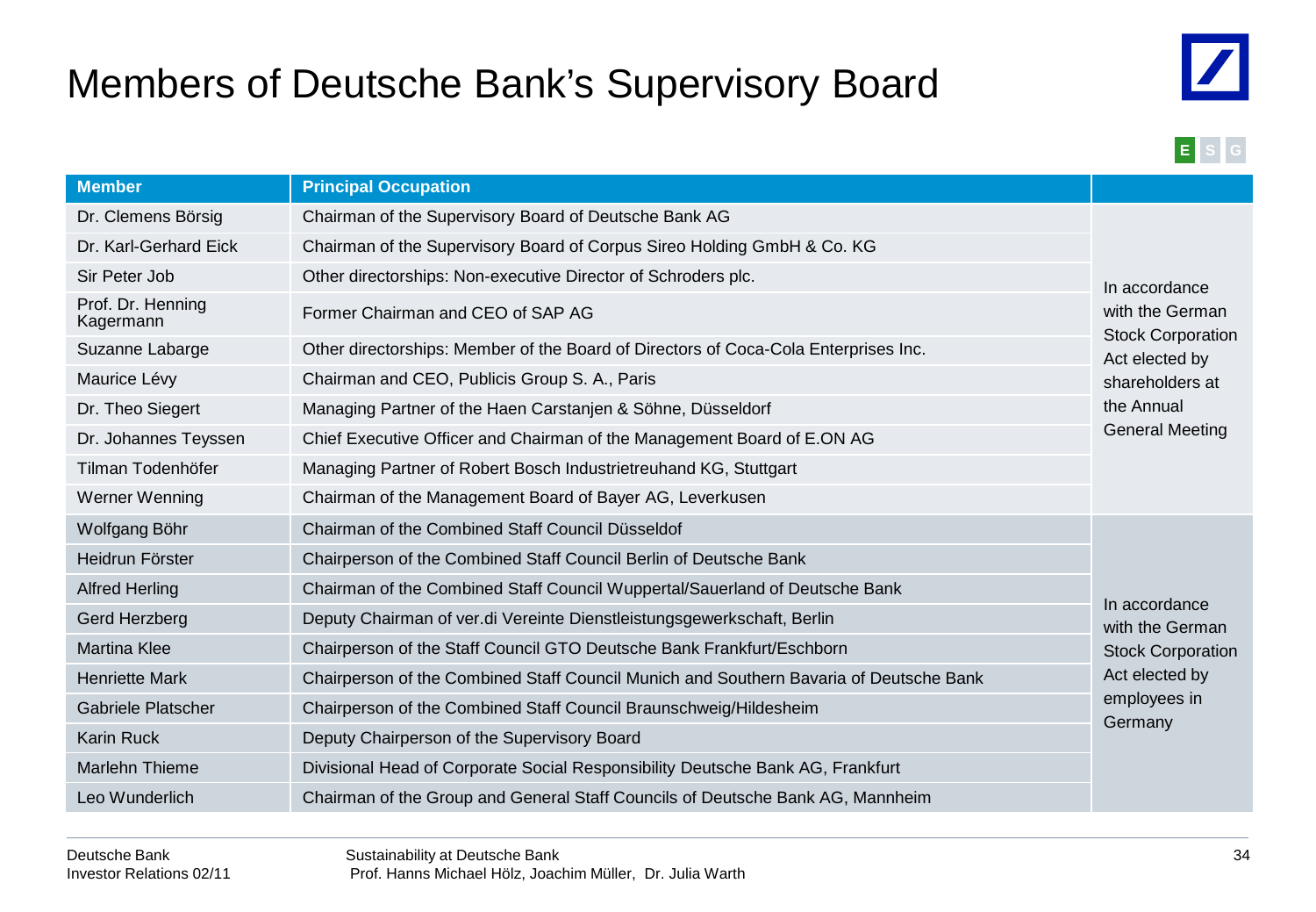# Environmental Steering Committee and Climate Change Advisory Board

![](_page_35_Picture_1.jpeg)

![](_page_35_Picture_2.jpeg)

| <b>Environmental Steering</b><br><b>Committee Chair:</b><br><b>Caio Koch-Weser</b><br><b>Vice Chairman</b> | Members: Global Markets, Global Banking, Asset Management, Private Wealth<br>Management, Private & Business Clients, Communications, Compliance, Corporate<br>Development/Corporate Investments, Corporate Real Estate/Global Sourcing, Risk<br>Management, DB Research, Group Sustainability |
|------------------------------------------------------------------------------------------------------------|-----------------------------------------------------------------------------------------------------------------------------------------------------------------------------------------------------------------------------------------------------------------------------------------------|
| <b>Climate Change Advisory Board</b><br><b>Members</b>                                                     | <b>Principal Occupation</b>                                                                                                                                                                                                                                                                   |
| Lord Browne                                                                                                | Chairman Apax Partners and former CEO of BP (UK)                                                                                                                                                                                                                                              |
| John Coomber                                                                                               | Chairman of the Climate Group (UK)                                                                                                                                                                                                                                                            |
| <b>Fabio Feldmann</b>                                                                                      | Former Executive Secretary of Brazilian Forum on Climate Change (Brazil)                                                                                                                                                                                                                      |
| <b>Stanley Fink</b>                                                                                        | Deputy Chairman, Man Group (UK)                                                                                                                                                                                                                                                               |
| Amory B. Lovins                                                                                            | Chairman and Chief Scientist, Rocky Mountain Institute (USA)                                                                                                                                                                                                                                  |
| Lord Oxburgh                                                                                               | Former Chairman of Shell (UK)                                                                                                                                                                                                                                                                 |
| Prof. Hans Joachim Schellnhuber                                                                            | Founding Director of Potsdam Institute for Climate Impact Research (Germany)                                                                                                                                                                                                                  |
| <b>Prof. Robert Socolow</b>                                                                                | Co-Director, The Carbon Mitigation Initiative and Professor at Princeton University (USA)                                                                                                                                                                                                     |
| Prof. Dr. Klaus Toepfer                                                                                    | Former Minister for Environment (Germany), Former UNEP Executive Director                                                                                                                                                                                                                     |
| Prof. Hongren Zhang                                                                                        | President of International Union of Geological Science<br>and former Vice Minister of Geology and Mineral Resources (China)                                                                                                                                                                   |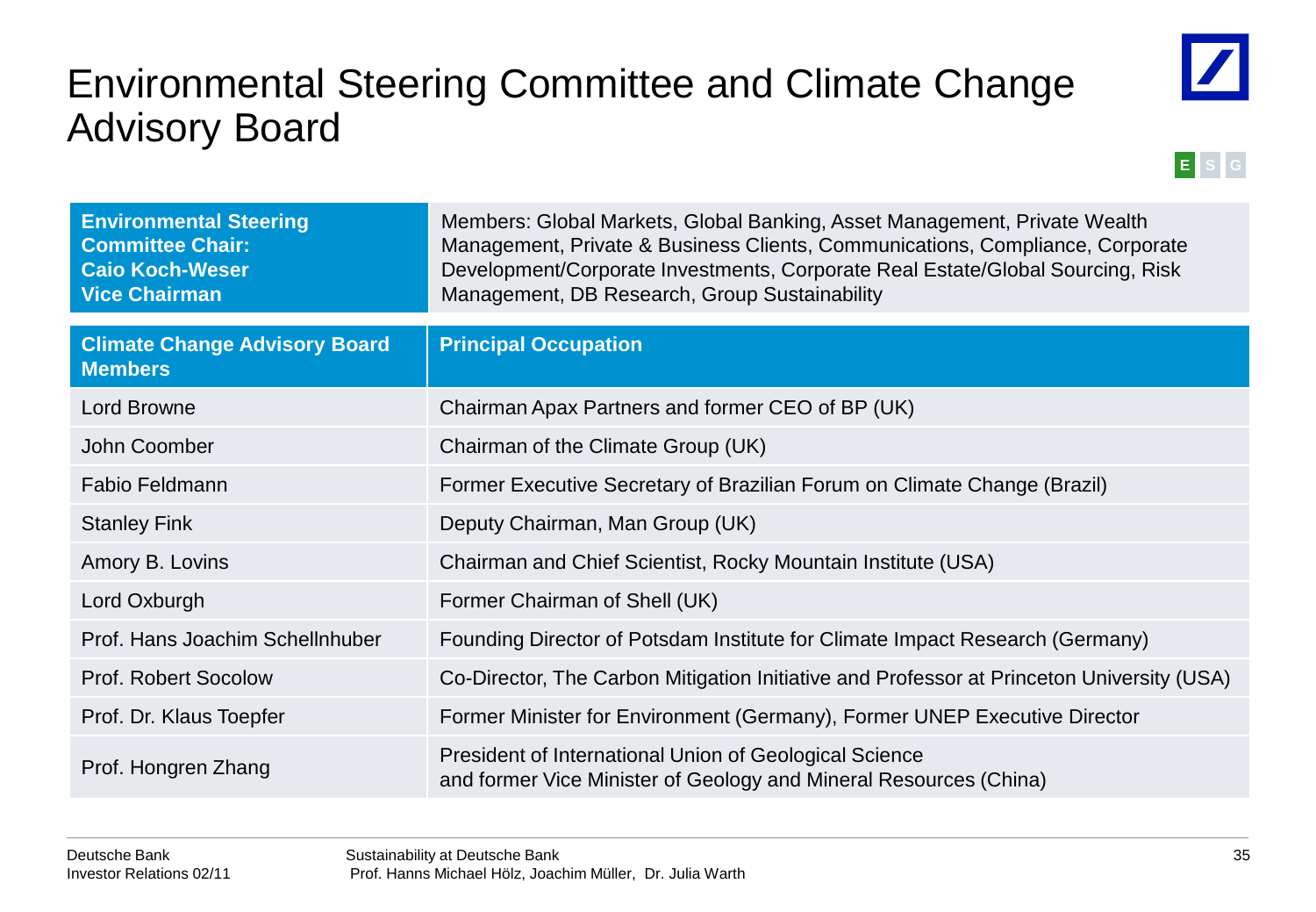#### Deutsche Bank Investor Relations 02/11

Solar Impulse – a sustainable investment in the future

— In 2013 "Solar Impulse" is due to set off on the first round-the-world flight of a manned solar aircraft

zero kerosene

63 m wingspan, 12,000 solar cells,

- Without using any fuel or emitting any pollutants, it will take off and fly for several days and nights – powered solely by the sun
- With "Solar Impulse" the two pioneers, Bertrand Piccard and André Borschberg, aim to draw attention to the huge potential of regenerative energy sources and to set in motion nothing less than a revolution in their use
- Deutsche Bank is proud to be a main partner of the pioneering project

![](_page_36_Picture_8.jpeg)

![](_page_36_Picture_9.jpeg)

![](_page_36_Picture_10.jpeg)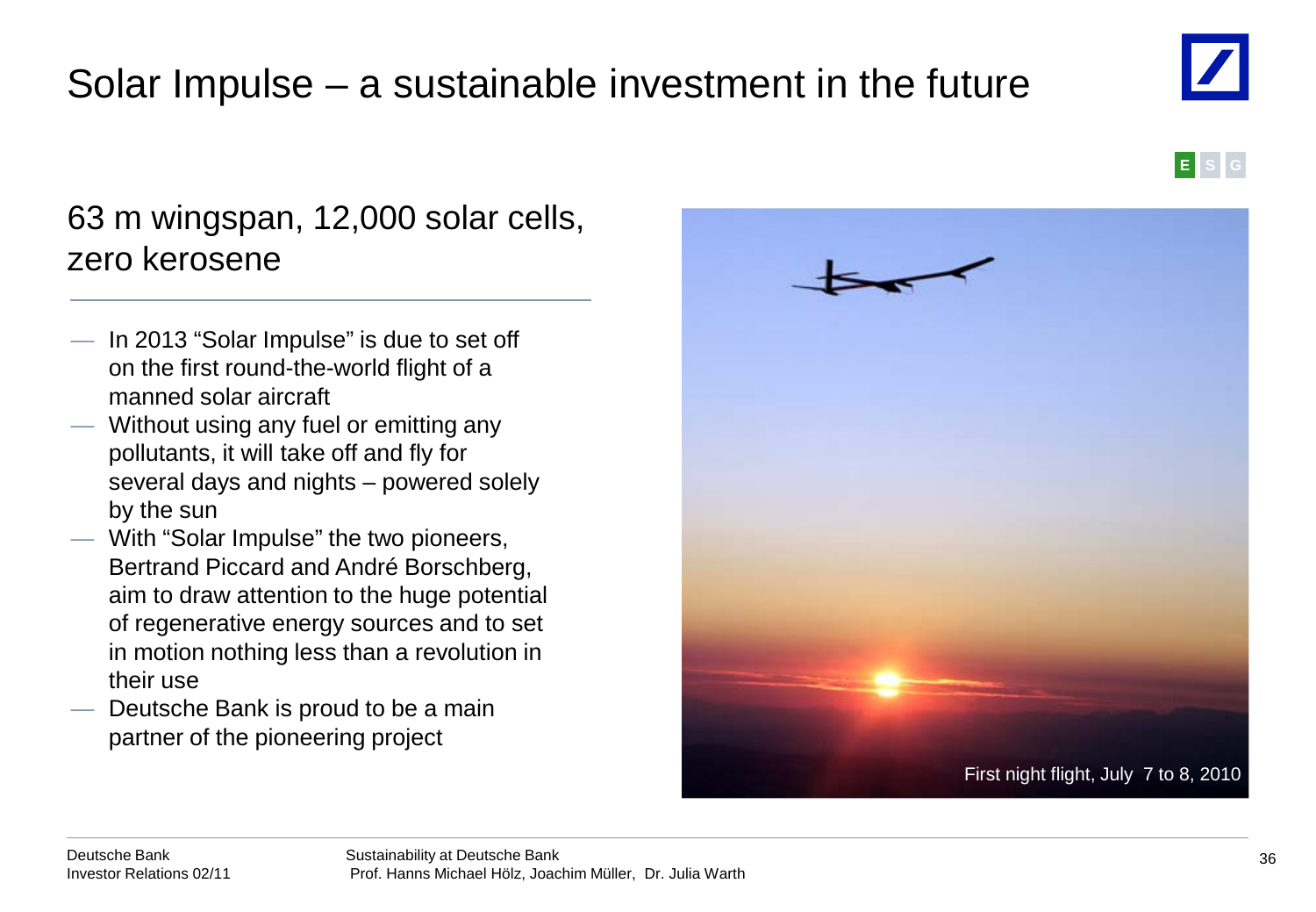# Operational environmental protection - our targets

![](_page_37_Picture_1.jpeg)

![](_page_37_Picture_2.jpeg)

| <b>Aspect</b>    | <b>Goal</b>                                                                                                                                                                                                                                                                                                                                                                 |  |
|------------------|-----------------------------------------------------------------------------------------------------------------------------------------------------------------------------------------------------------------------------------------------------------------------------------------------------------------------------------------------------------------------------|--|
| <b>Resources</b> | Carbon neutrality from 2013 onwards<br>Continuous increase of the renewable energy component (2009: 69 %)<br>Reduction of water use by a total of 100 million liters (2009/2010)<br>Reduction of energy consumption by a total of 30 million kWh (2010)                                                                                                                     |  |
| Technology       | Steady improvement of building technology<br>role model Deutsche Bank twin towers: reduction of $CO2$ emissions by 89 %<br>Quadruple the energy efficiency in our large data centers by the end of 2012<br>Halve the energy consumed by IT activities in our offices by the end of 2012                                                                                     |  |
| <b>Material</b>  | Increase use of environmentally friendly materials<br>Usage of FSC or PEFC certified paper<br>Halving the Group-wide consumption of printing and photocopy paper by the end of 2012<br>Inclusion of indirect carbon emissions coming from the supply chain into our calculations of<br>the carbon footprint (focus on contracts with energy providers and paper suppliers). |  |
| <b>Mobility</b>  | Increase use of video conferencing, stimulate lower carbon emission travel modes,<br>fostering carbon neutrality (business journeys, conferences)                                                                                                                                                                                                                           |  |
| <b>Employees</b> | Continuous raising of awareness<br>Energy awareness campaign, "Passion for the Planet" website, e-learning tool on<br>sustainability                                                                                                                                                                                                                                        |  |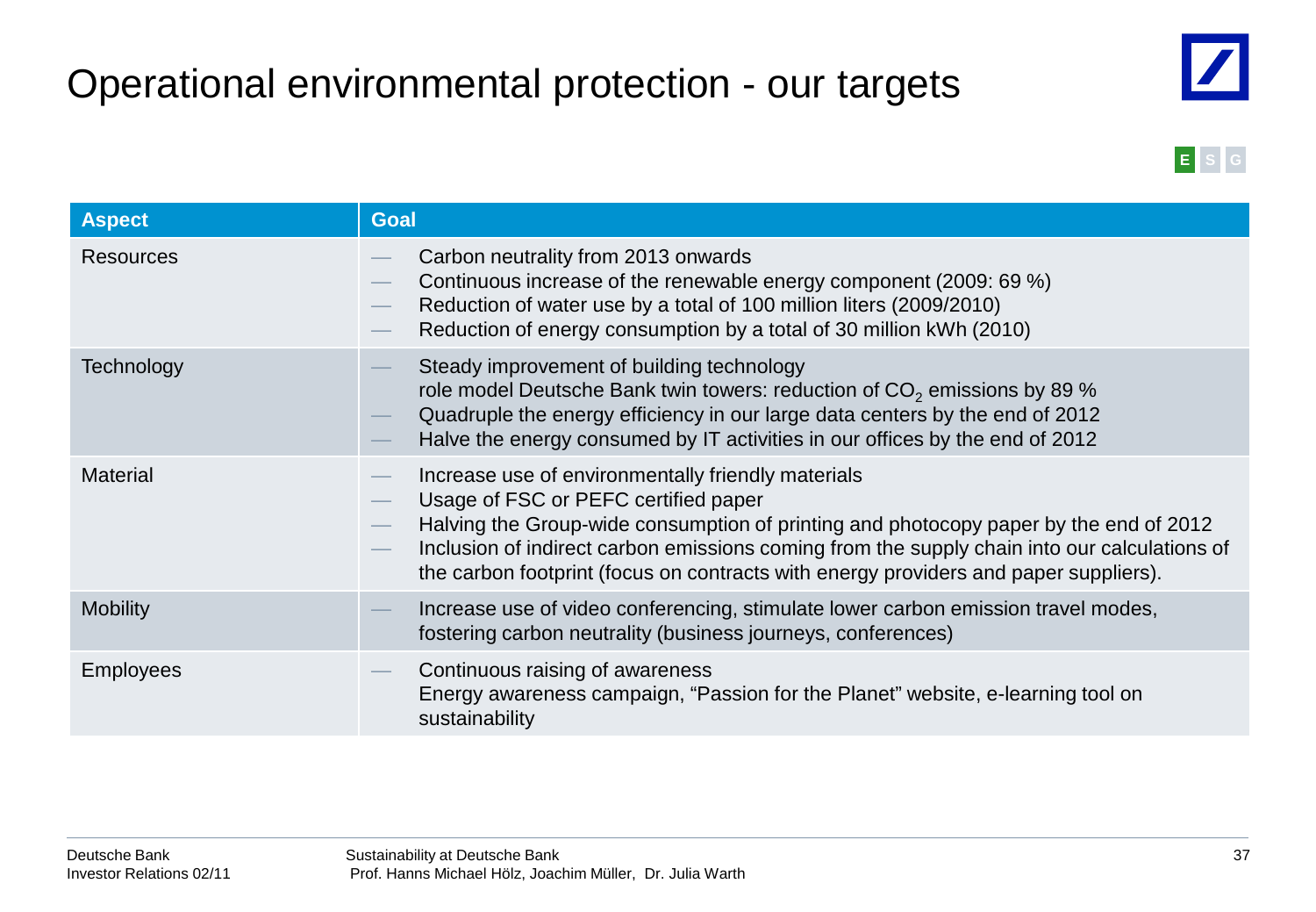# Renewable Energy projects in our Asset Finance & Leasing business (I)

![](_page_38_Figure_1.jpeg)

Deutsche Bank Investor Relations 02/11 Sustainability at Deutsche Bank

Prof. Hanns Michael Hölz, Joachim Müller, Dr. Julia Warth

![](_page_38_Picture_6.jpeg)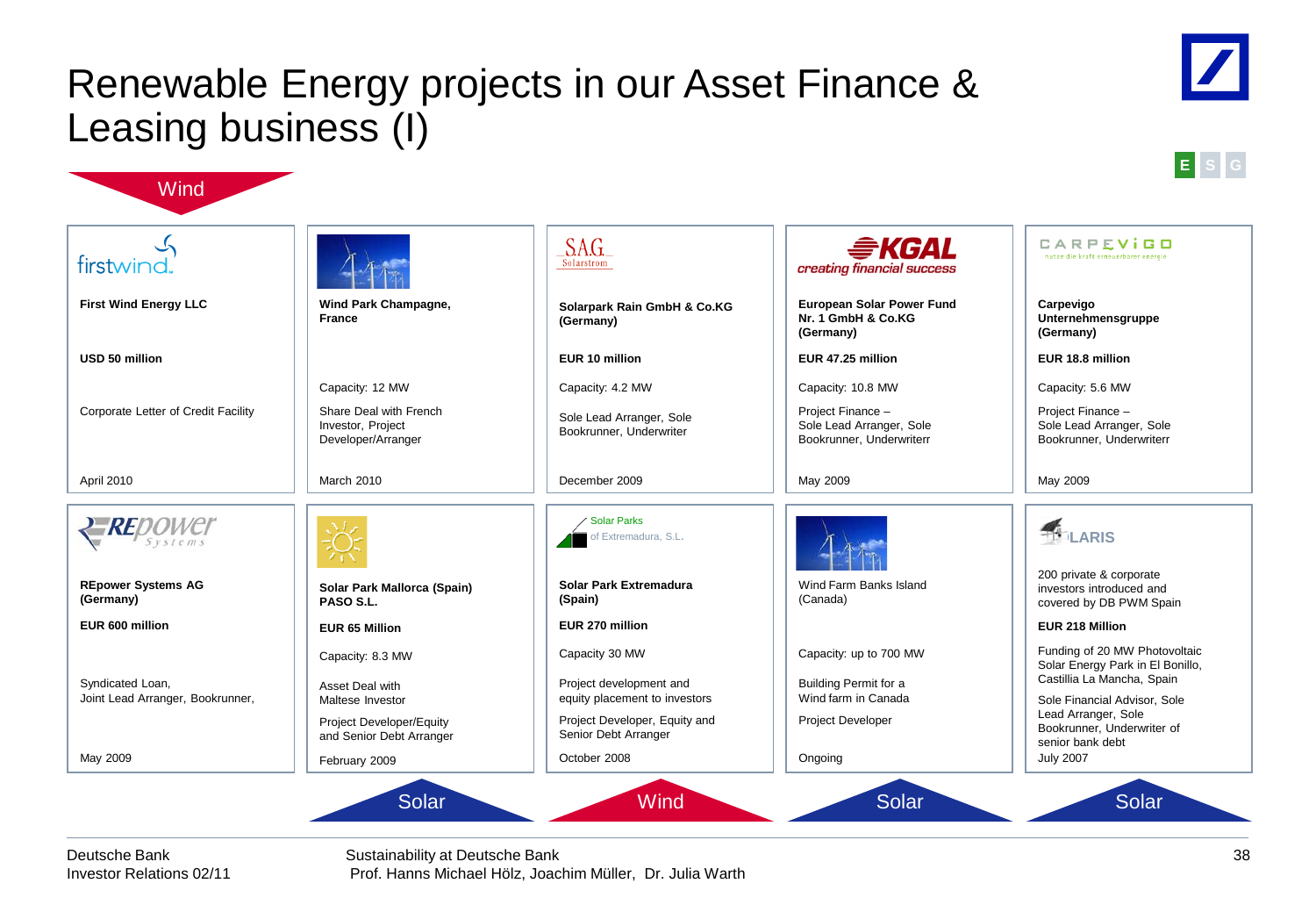# Renewable Energy projects in our Asset Finance & Leasing business (II)

**Wind** 

![](_page_39_Picture_1.jpeg)

![](_page_39_Picture_2.jpeg)

|                                           |                                                                |                                             | 兴盛                                                                         |                                   |
|-------------------------------------------|----------------------------------------------------------------|---------------------------------------------|----------------------------------------------------------------------------|-----------------------------------|
| Windkraft GmbH & Co. KG<br>$N^{\circ} 25$ | Offshore Wind Farm in Baltic<br>Sea, Ventotec Ost 2 KG         | <b>Momerstroff SAS (France)</b>             | <b>DEE Deutsche Erneuerbare</b><br><b>Energien GmbH</b>                    | <b>Voltwerk Solar Return Fund</b> |
| <b>EUR 50 Million</b>                     | Capacity: 400 MW                                               | <b>EUR 15 Million</b>                       | Wind: up to 500 MW                                                         | <b>EUR 54 Million</b>             |
| Capacity: 40 MW                           | Building Permit received in 2007,<br>Share Deal with Iberdrola | Capacity: 12 MW<br>Asset Deal with          | Solar: up to 30 MW<br>Biomass: up to 30 MW<br>Spain, Greece, Italy, Poland | Capacity: 12 MW                   |
| Asset Deal with<br>Danish Investor        | Revovables Offshore Dt. in 2010                                | Maltese Investor                            | Canada, USA                                                                | Closed-End Solar Fund             |
| Arranger                                  | Project Developer/<br><b>Equity Arranger</b>                   | Project Developer/Arranger                  | <b>Project Developer</b>                                                   | Co-Arranger                       |
| Duesseldorf 2007                          | 2007/2010                                                      | Duesseldorf 2006                            | Duesseldorf since 2004                                                     | Duesseldorf 2005                  |
|                                           | MATRIX                                                         |                                             |                                                                            |                                   |
| Windkraft GmbH & Co. KG<br>$N^{\circ} 24$ | <b>Matrix Capital Partners</b>                                 | Windkraft GmbH & Co. KG<br>$N^{\circ}$ 1-21 | Eolec SARL (France)                                                        | Evroenergiaki S.A. (Greece)       |
| <b>EUR 10 Million</b>                     | EUR 29 million                                                 | EUR 324 Million                             |                                                                            |                                   |
| Capacity: 6 MW                            | Capacity: 20 MW                                                | Capacity 222 MW                             | Capacity: approx. 100 MW                                                   | Capacity: approx. 100 MW          |
| <b>Asset Deal with Swiss</b><br>Investor  | Asset Deal with British<br>Investor                            | Closed-End Wind Energy<br>Funds             | <b>French Wind Farms</b>                                                   | <b>Greek Wind Farms</b>           |
| Project Developer/Arranger                | Arranger                                                       | Initiator                                   | <b>Project Developer</b>                                                   | Project Developer                 |
| Duesseldorf 2005                          | August 2004                                                    | Duesseldorf 1999 until 2004                 | France since 2003                                                          | Greece since 2003                 |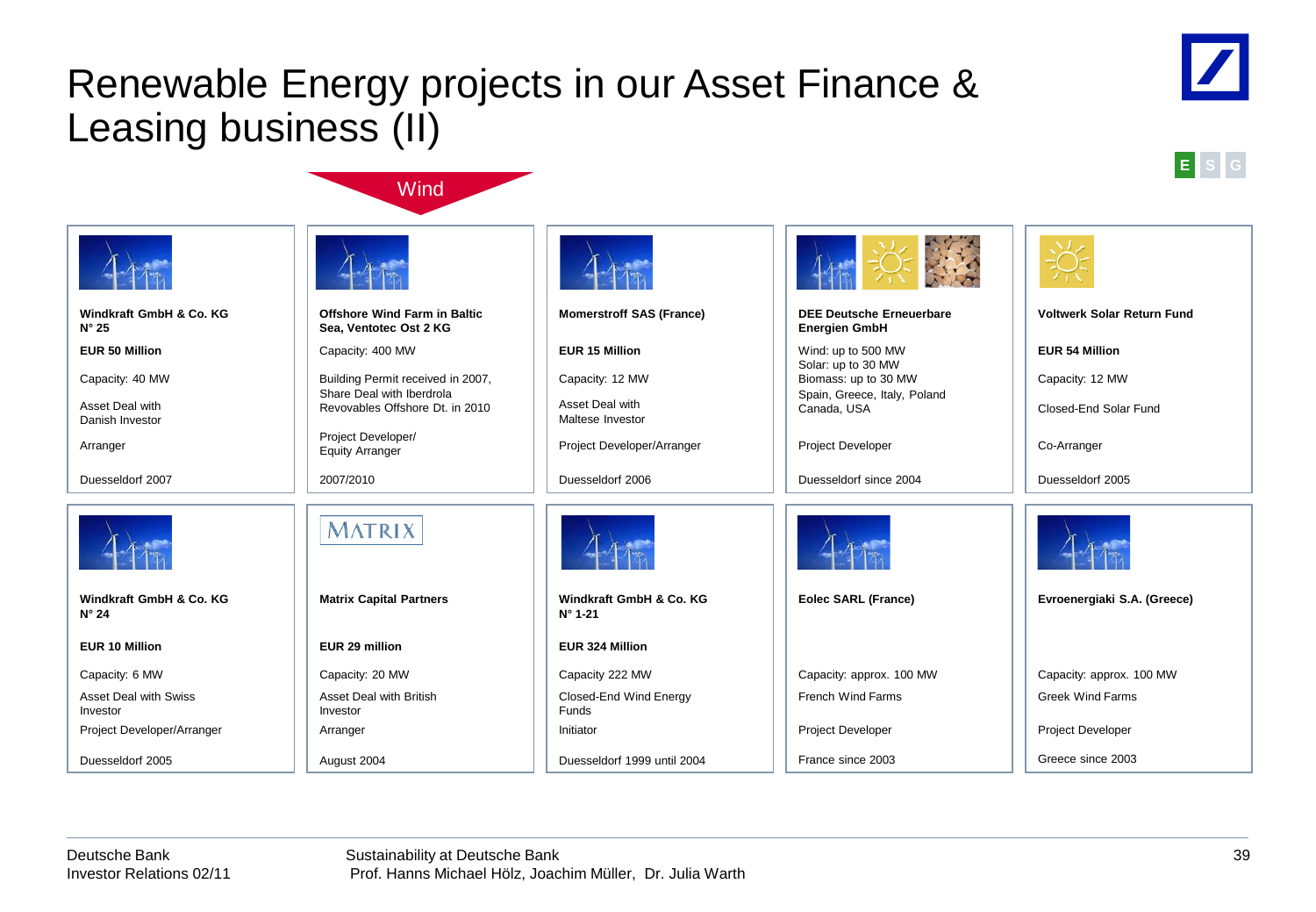# Listing of Deutsche Bank in SRI indices

![](_page_40_Picture_1.jpeg)

| <b>Indices</b>                                                                                                          | <b>Listed since</b>                              | <b>Indices</b>                                                                                                             | <b>Listed since</b>            |
|-------------------------------------------------------------------------------------------------------------------------|--------------------------------------------------|----------------------------------------------------------------------------------------------------------------------------|--------------------------------|
| <b>ASPI Index</b><br>ADVANCED SUSTAINABLE PERFORMANCE INDICES                                                           | 2001<br>(since<br>establishment<br>of the index) | <b>Ethical Index Euro</b><br><b>Ethical Index Global</b><br>E.Capital Partners                                             | 2002                           |
| <b>Dow Jones STOXX</b><br><b>Sustainability Indices</b><br><b>DJSI EURO STOXX</b>                                       | 2001<br>(since<br>establishment<br>of the index) | <b>Ethical Index Euro Tradable</b><br><b>Ethical Index Global Tradable</b><br><b>FTSE4GOOD Indices</b><br><b>FTSE4GOOD</b> | 2006<br>2001<br>(since         |
| <b>Dow Jones Sustainability</b><br><b>World Index (DJSI World)</b><br><b>Dow Jones</b><br><b>Sustainability Indexes</b> | 1999<br>(since<br>establishment<br>of the index) | <b>Europe Index (EUR)</b><br><b>FTSE4GOOD</b><br><b>Global Index (USD)</b><br><b>FTSE4Good Index Series</b>                | establishment of<br>the index) |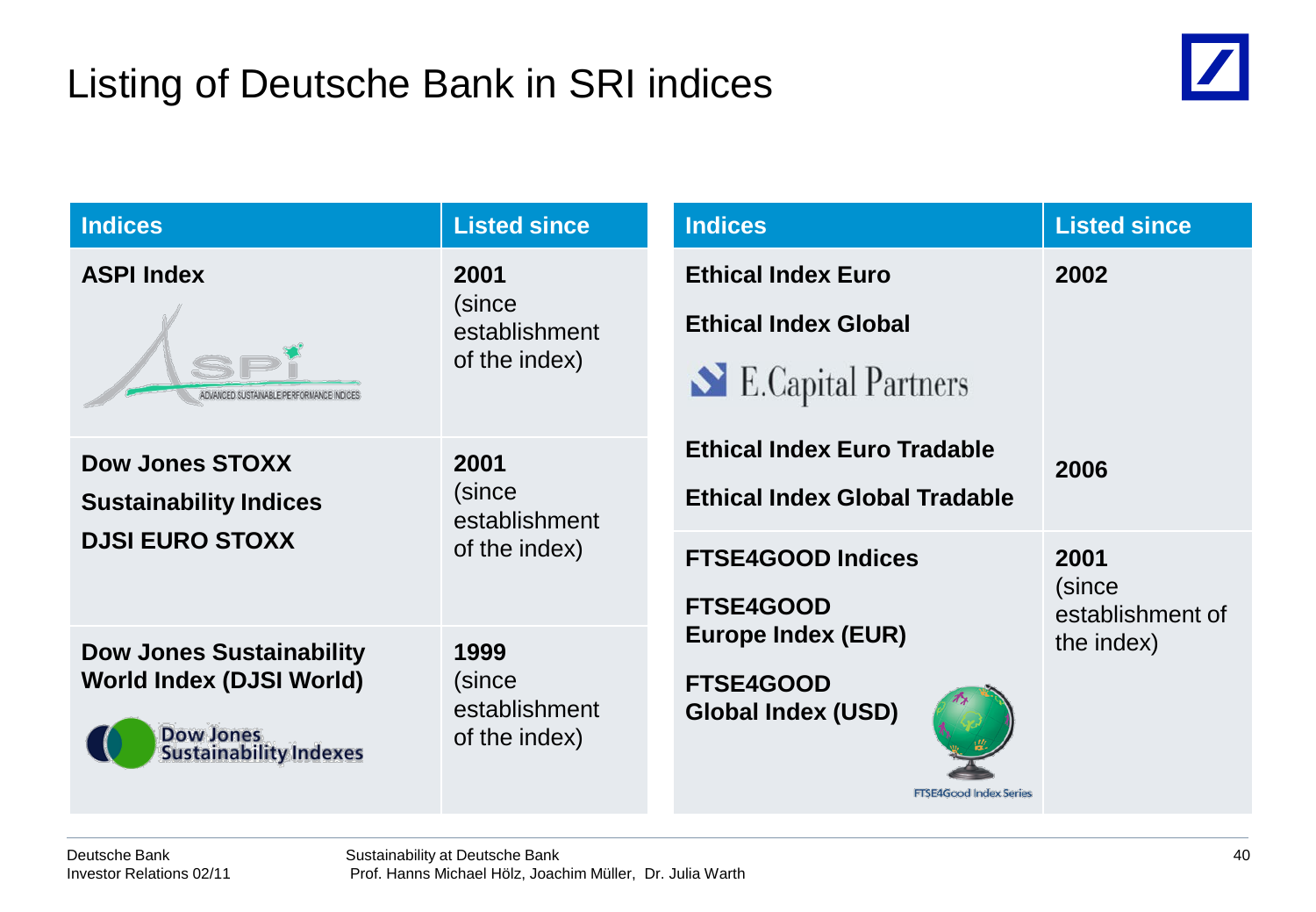# Global governance – our partnerships

![](_page_41_Picture_1.jpeg)

| <b>Organization/Institution</b>                                | <b>Profile</b>                                                                                                                                                             |
|----------------------------------------------------------------|----------------------------------------------------------------------------------------------------------------------------------------------------------------------------|
| <b>UN Global Compact</b>                                       | UN initiated code of conduct for corporates: Principles regarding                                                                                                          |
| (since 2000)                                                   | human rights, labour, environment and anti-corruption                                                                                                                      |
| <b>UNEP FI</b>                                                 | <b>Conceived at Rio Earth Summit</b>                                                                                                                                       |
| (since 1992)                                                   | Specialist working groups                                                                                                                                                  |
| <b>Global Reporting Initiative</b><br>(since 2002)             | Multi-stakeholder initiative conceived in 1997<br>Promotion of reporting on economic, ecological, and social<br>performance of organizations                               |
| <b>Principles for Responsible Investment</b><br>(since 2008)   | Initiative of investors cooperating with UNEP FI and UN Global<br>Compact focused on applying ecological and social principles for<br>responsible investments              |
| <b>World Business Council for Sustainable Development</b>      | Global network of leading international companies out of several                                                                                                           |
| (since 2000)                                                   | industries                                                                                                                                                                 |
| Institutional Investors Group on Climate Change (IIGCC)        | Forum for pension funds and other institutional investors on                                                                                                               |
| (since 2008)                                                   | matters relating to climate change                                                                                                                                         |
| <b>Investor Network on Climate Risk (INCR)</b><br>(since 2008) | Network of investors and credit institutions aimed at promoting<br>an understanding of loan risks and investment opportunities<br>against the background of climate change |